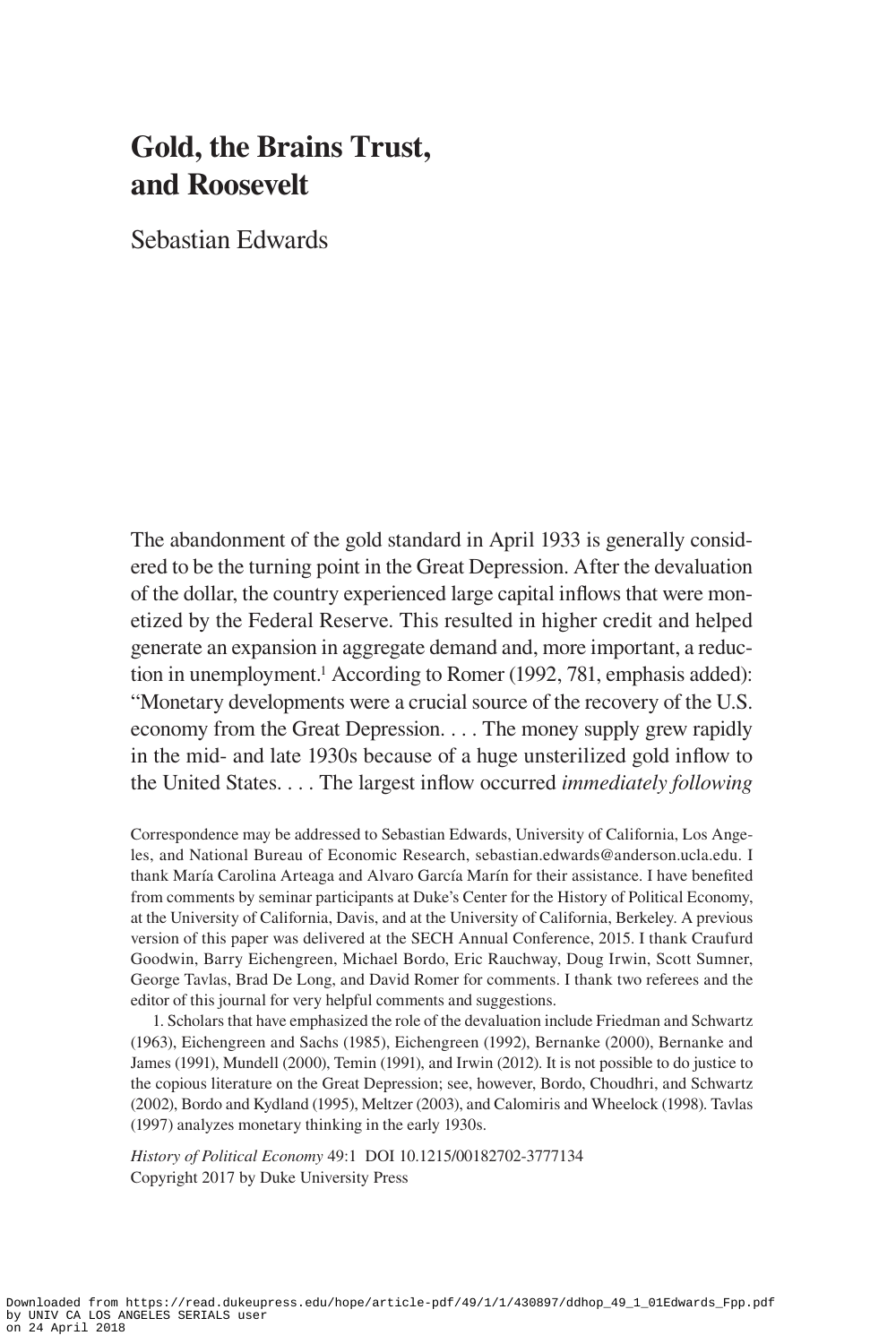*the revaluation of gold mandated by the Roosevelt administration in 1934*." A number of historians and economists have argued that the devaluation was a deliberate policy conceived during the 1932 primary campaign by Franklin D. Roosevelt's (FDR's) close advisers—a group known as the Brains Trust.<sup>2</sup> Others, however, have maintained that FDR had no specific plan and that rapidly changing circumstances—including the third banking crisis that exploded days before the presidential inauguration—forced him to declare a gold embargo and eventually to abandon the gold standard in April 1933.3

Former president Herbert Hoover was among those convinced of the existence of a preconceived plan. In his memoirs, he (1952, 279) wrote: "Both Secretary [of the Treasury Ogden] Mills and I were confidentially informed early in the campaign that some of Mr. Roosevelt's advisers proposed an abandonment of the gold standard or devaluation, and the substitution of a 'managed currency' as an overall method of raising prices and wages." More recently, historian Eric Rauchway has maintained that FDR decided to abandon gold and devalue the dollar very early on—indeed, during the presidential campaign. According to Rauchway (2015, xxii) FDR got his views on monetary policy and currency values from his advisers.

However, after combing every conceivable archive, scholars have failed to find documents that unequivocally confirm the idea of a preconceived strategy. No memoranda or calculations of the degree of dollar "overvaluation" or of the "required" or "appropriate" magnitude of devaluation have been found. Of course, the fact that no document has been unearthed does not mean that the plan did not exist. It is perfectly possible, for instance, that the idea was developed orally, to assure confidentiality. In the absence of documents, the question of whether, during 1932, Governor Roosevelt and his advisers developed a proposal to get off gold has to be answered indirectly, through an analysis of their views, expressed publicly through speeches and writings, and privately through correspondence, memoranda, and entries in diaries.

In this article, I revisit the period leading to the abandonment of convertibility, and I make an effort to set the record straight on what FDR and

<sup>2.</sup> H. Parker Willis, the monetary theorist at Columbia, was among those that believed that the members of the Brains Trust were "encouraging Roosevelt in fantasies about easy money [and devaluation]" (Tugwell 1977, 12). See also Kemmerer 1944, 123.

<sup>3.</sup> See, for example, Moley (1939, 1966), Moore (1974), Rosen (1972, 1977), and Friedman and Schwartz (1963).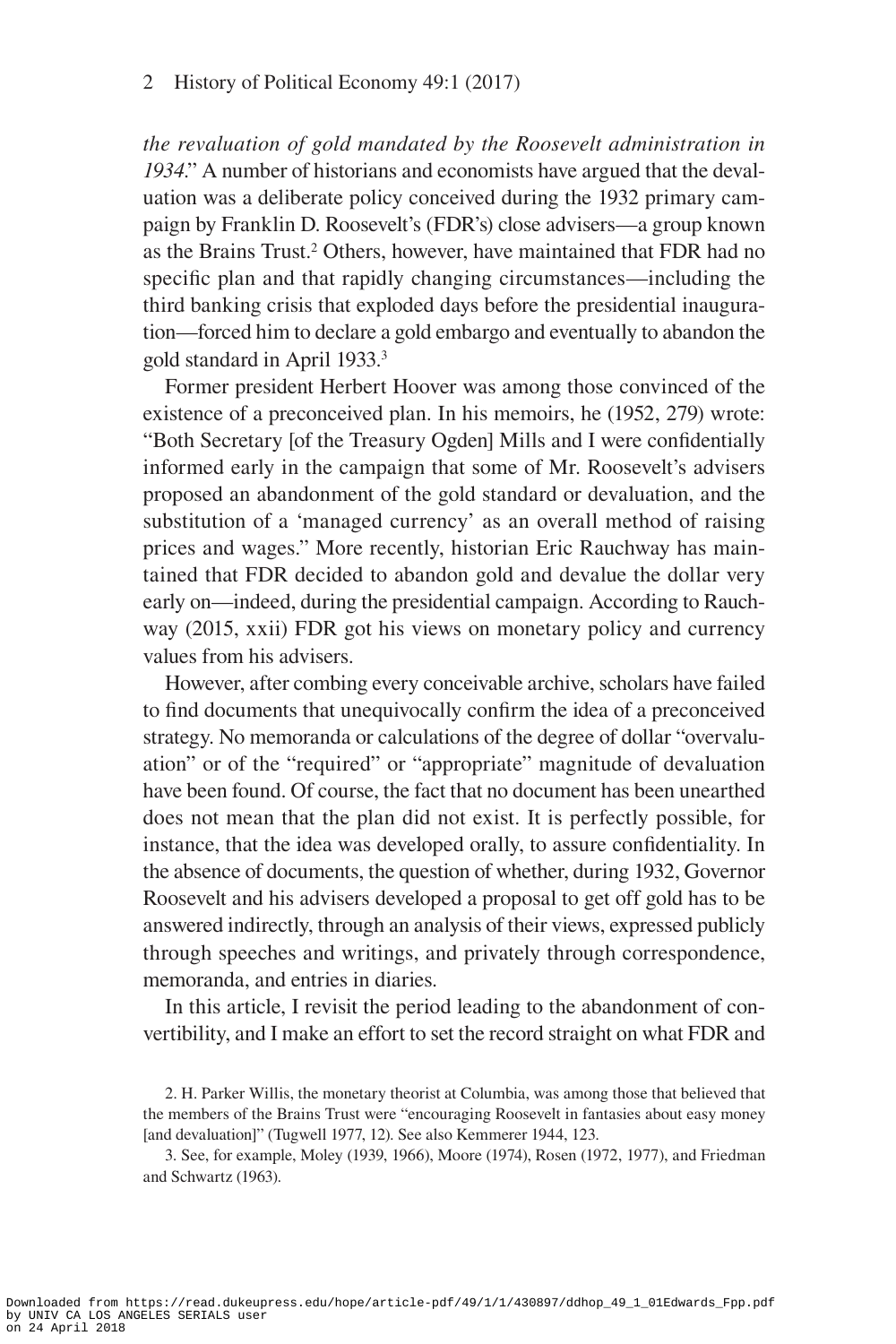the members of the Brains Trust thought about the gold standard; I attempt to elicit from these views whether the aforementioned plan existed in 1932 or early 1933. My conclusion is that during the primary and the presidential campaigns, neither Roosevelt nor the members of his inner circle had strong views on gold or the dollar. They did believe in the need to experiment with different policies; tinkering with the currency was a possible area for experimentation, but it was an option with a rather low priority, lower than implementing a massive public works program and passing an agricultural bill that would implement a crops allotment system.4 FDR's close advisers believed that the gold standard generated cycles of deflation and inflation, but there was no formal plan to implement a devaluation, neither were there any studies that examined in detail the possible consequences.5 In sum, my analysis of different archives, documents, diaries, memoranda, correspondence, and memoirs contradicts Rauchway (2015), Hoover (1952), Kemmerer (1944), and those who believe that FDR had a grand devolutionist plan.

## **The Brains Trust**

In March 1932, Samuel I. Rosenman and Basil O'Connor, two of Roosevelt's longtime associates, decided to put together a small group of advisers to assist the governor by gathering information for speeches and press conferences. The first member recruited for the advisory group—soon to be known as the Brains Trust—was Raymond Moley, a forty-six-year-old law professor at Columbia University.<sup>6</sup> Trained as a political scientist, Moley was an expert in the administration of criminal justice. He had advised Roosevelt on New York State judicial issues and had been director of the state's Commission on the Administration of Justice. Moley was a gifted writer and had a remarkable capacity for synthesizing complex issues into a few memorable phrases. Two of his many contributions to the campaign were drafting the "Forgotten Man" speech and coming up with the term "New Deal." His knowledge of economics was limited, and he accepted

4. Lindley (1933) analyzes the first year of the Roosevelt administration, and Barber (1996) probes the relationship between FDR and economists during Roosevelt's four administrations. Professional economists joined the administration in large numbers after the dollar had been devalued. See Steil 2013.

5. As discussed blow, Fisher believed in adopting a "compensated dollar," but he was not close to Roosevelt. George F. Warren advocated for a devaluation of the dollar, but until mid-1933, he had little influence over FDR. See, for example, Sumner 2001.

6. On how the group got its name, see the memoirs by Moley (1939) and Tugwell (1968).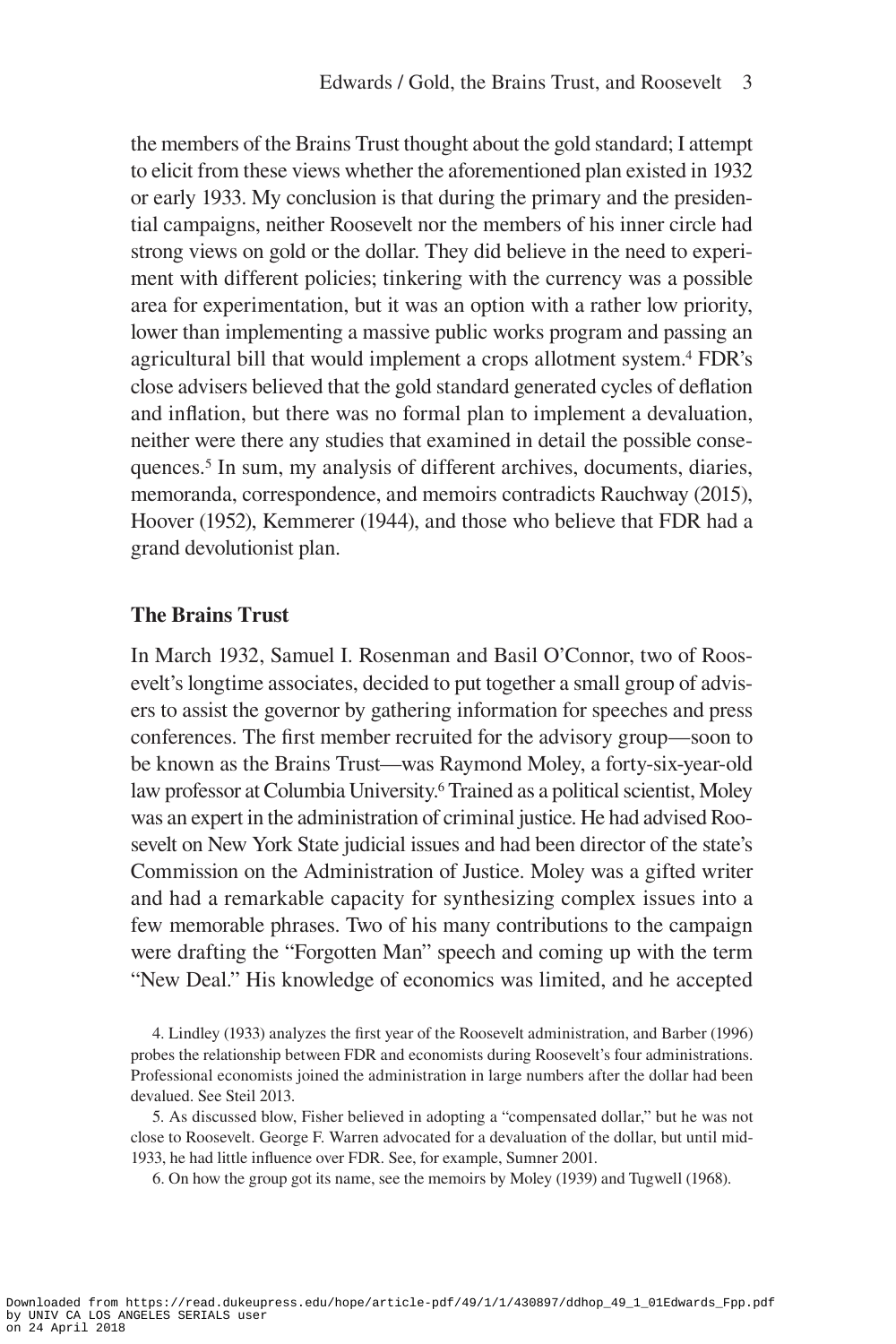that fact openly. On April 25, 1932, during a casual conversation, FDR appointed Moley chairman of the new advisory group (Moley 1939, 21).

The second member of the Brains Trust was forty-one-year-old Rexford G. Tugwell, the only economist in the team. Tugwell earned a PhD in economics from the University of Pennsylvania and was convinced that modern management techniques could bring prosperity. After visiting the Soviet Union in the late 1920s he became a believer in the merits of economic planning. Although he was a tenured professor at Columbia, he was not a member of the graduate school, and his teaching was confined to undergraduates. Years later he would write that talking about economics with Roosevelt was like teaching the rudiments of the discipline to college freshmen (Tugwell 1968, 73–82; see also Fusfield 1956).

The third recruit was Adolf A. Berle Jr., also a professor of law at Columbia. He graduated from Harvard Law School at age twenty-one and briefly worked at Louis D. Brandeis's law firm in Boston. It was from Brandeis that Berle got his dislike for large banks, trusts, and financiers. In contrast to Brandeis, however, Berle thought that large corporations should be regulated and not broken up into smaller units. In 1919, at twenty-four, he was appointed acting chief of the Russian section of the American delegation at Versailles. In 1932, he coauthored an influential book on the modern corporation that showed systematically how economic power had become concentrated in the United States and how difficult it was to govern companies when ownership and control were not in the same hands. This book provided one of the early treatments of what we know today as the "principal agent problem" (Berle and Means 1932).

As the presidential campaign unfolded, three new members joined as Brains Trust associates: Robert K. Straus, a graduate of Harvard Business School; General Hugh Johnson, a lawyer who for many years had worked for financier and FDR supporter Bernard M. Baruch; and Charles W. Taussig, a successful businessman who, in 1932, was president of the American Molasses Company and the Sucrest Corporation (he was a nephew of respected Harvard professor and trade expert Frank Taussig). As the campaign moved forward, other professionals wrote memoranda for the Brains Trust. Although they were not full members, they made important contributions. These included Joseph McGoldrick, James W. Angell, Schuyler Wallace, and Howard Lee McBain. Of these, only Angell was a professional economist. Not one of these advisers was paid for his services.

Until that time no presidential candidate had convened a group of academics to provide technical advice on campaign and policy issues.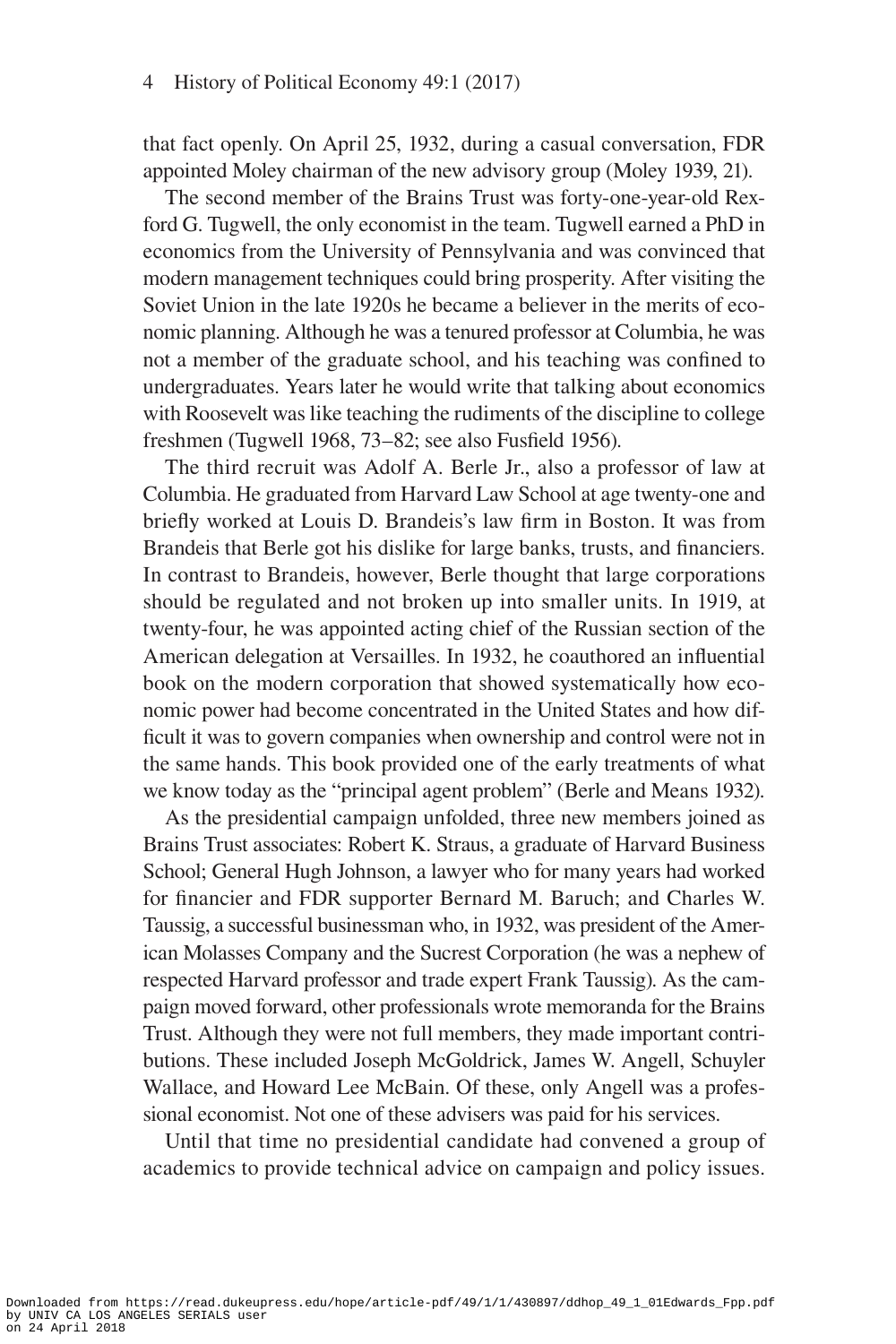As a result, Moley and his associates attracted immediate attention (and criticism) from the press. They were followed, and "reporters besieged [them] . . . for a word"; at times they were treated with respect, while at others they were ridiculed.<sup>7</sup> FDR referred to them as "my privy council," and in more than one occasion the press called them, rather derisively, "the professors" (Moley 1939, 21–22).

When recruiting the Brains Trust, FDR was not interested in theoreticians or great thinkers. He wanted smart people able to analyze and summarize vast amounts of data and put them in historical perspective. He also wanted individuals with a literary bent who would help him find the right turn of phrase and coin catchy terms for his speeches and public addresses. At some level, then, it may be argued that the members of the Brains Trust came on board as "high-grade research assistants."8 It did not take long, however, for the trio to prove its value and to gain significant influence over the candidate. Even before the Democratic National Convention in early July 1932, they had helped FDR define key aspects of his program, including the agricultural allotment system that was to become the core of the Agricultural Adjustment Act. As Schlesinger (1957, 400) points out, it was soon clear to FDR that Berle and Tugwell were "continuously fertile in ideas, and neither was constrained by the past or intimidated by the future." H. G. Wells made the following remarks after meeting Berle: "He began to unfold a view of the world to me that seemed to contain all I had ever learned and thought, but better arranged and closer to reality" (quoted in Schlesinger 1957, 400).

From early on, the meetings between the Brains Trust and FDR were productive and helped the candidate clarify concepts and draft policies. Schlesinger (1957, 401) describes the gatherings in Albany as follows: "Moley urbanely steering the discussion, Tugwell and Berle flashing ahead with their ideas . . . and always Roosevelt, listening, interrupting, joking, needling, and cross-examining, absorbing the ideas and turning them over in his mind." According to Lindley (1933, 25), when the Brains Trust met with the governor "the conversation roamed over the whole field of economics: the causes of the depression, the methods [and policies] of relieving it, the main points of attack." After a few weeks on the job, it was clear to anyone who saw them in action—including reporters who followed the candidate—that the members of the Brains Trust were not mere

<sup>7.</sup> *Time*, July 3, 1933, quoted by Tugwell (1952) in the introduction to his New Deal diaries, in Namorato 1992, 376.

<sup>8.</sup> The term "high-grade research assistant" is from Lindley 1933, 23.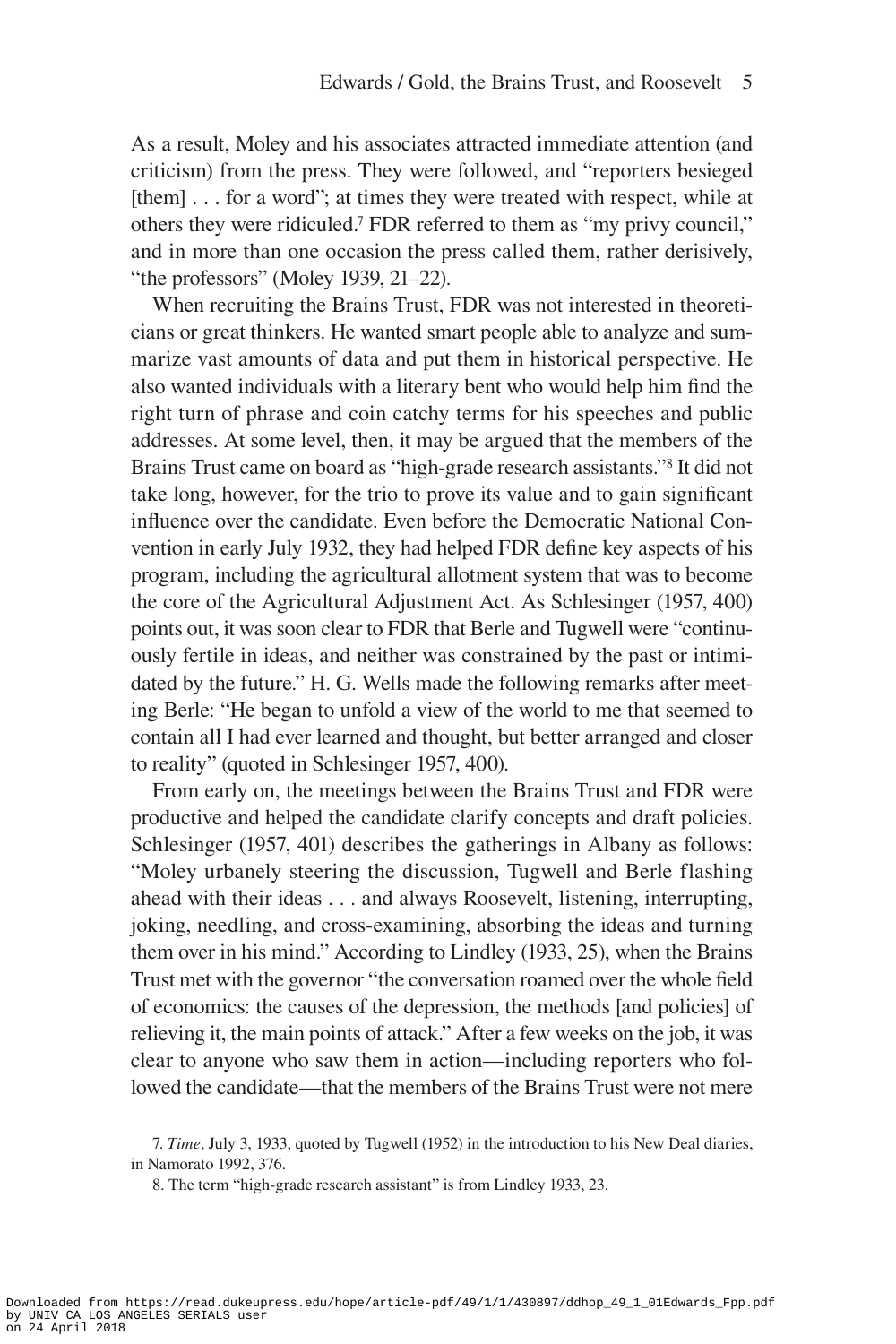assistants; they were very influential advisers to the governor of New York and Democratic frontrunner.

The Brains Trust's sphere of influence, however, was strictly confined to ideas and policy advice; they played no role in the political aspects of the campaign. Lindley contends that one day after the convention, FDR made things clear to his inner circle: Jim Farley was appointed national chairman and was in charge of getting him elected; Ray Moley was put in charge of policies, issues, and speeches. Responsibilities were kept separate. Farley put things succinctly to Moley: "Issues aren't my business. They are yours and his [FDR's]. You keep out of mine, and I keep out of yours" (Lindley 1933, 413).

Although all three senior members of the Brains Trust wrote memoirs and published excerpts of their diaries, there has been no systematic study on their economic thinking or on their opinions on gold and the dollar. In that sense, the analysis that follows represents an effort to fill this gap in our understanding of how one of the most decisive economic decisions in US history—abandoning the gold standard—became a reality.<sup>9</sup>

# **Gold, the Brains Trust, and the 1932 Primary and Presidential Campaign**

Rex Tugwell, the only professional economist in the Brains Trust, was not a monetary theorist, nor was he what we call today a macroeconomist. His fields were industrial organization, planning, and agricultural economics. Tugwell's views on the Great Depression were strongly influenced by John A. Hobson's theory of corporate savings and underconsumption. In 1932, Tugwell tried to explain it to Roosevelt and to convince him that the ultimate goal of policy was "making potential demand real demand."10 Tugwell's knowledge on the subjects of money, gold, and exchanges came from the fact that in 1925 he had published (jointly with Thomas Munro and Roy E. Stryker) a college textbook based on his lectures at Columbia's famous year-long course on "contemporary civilization." In a 1952 introduction to his New Deal diaries, Tugwell (quoted in Namorato 1992, 299)

9. Rauchway (2015) claims that the Brains Trust opposed getting off gold. This was not the case. For example, and as shown below, Tugwell repeatedly wrote that he favored Fisher's "compensated dollar." See Sternsher (1964) for a discussion of Tugwell's role during the New Deal.

10. When he asked FDR if he had been introduced to "over savings" during his days at Harvard, the governor replied that "if he had, . . . he'd forgotten it" (Tugwell 1968, 43). See also Tugwell 1931.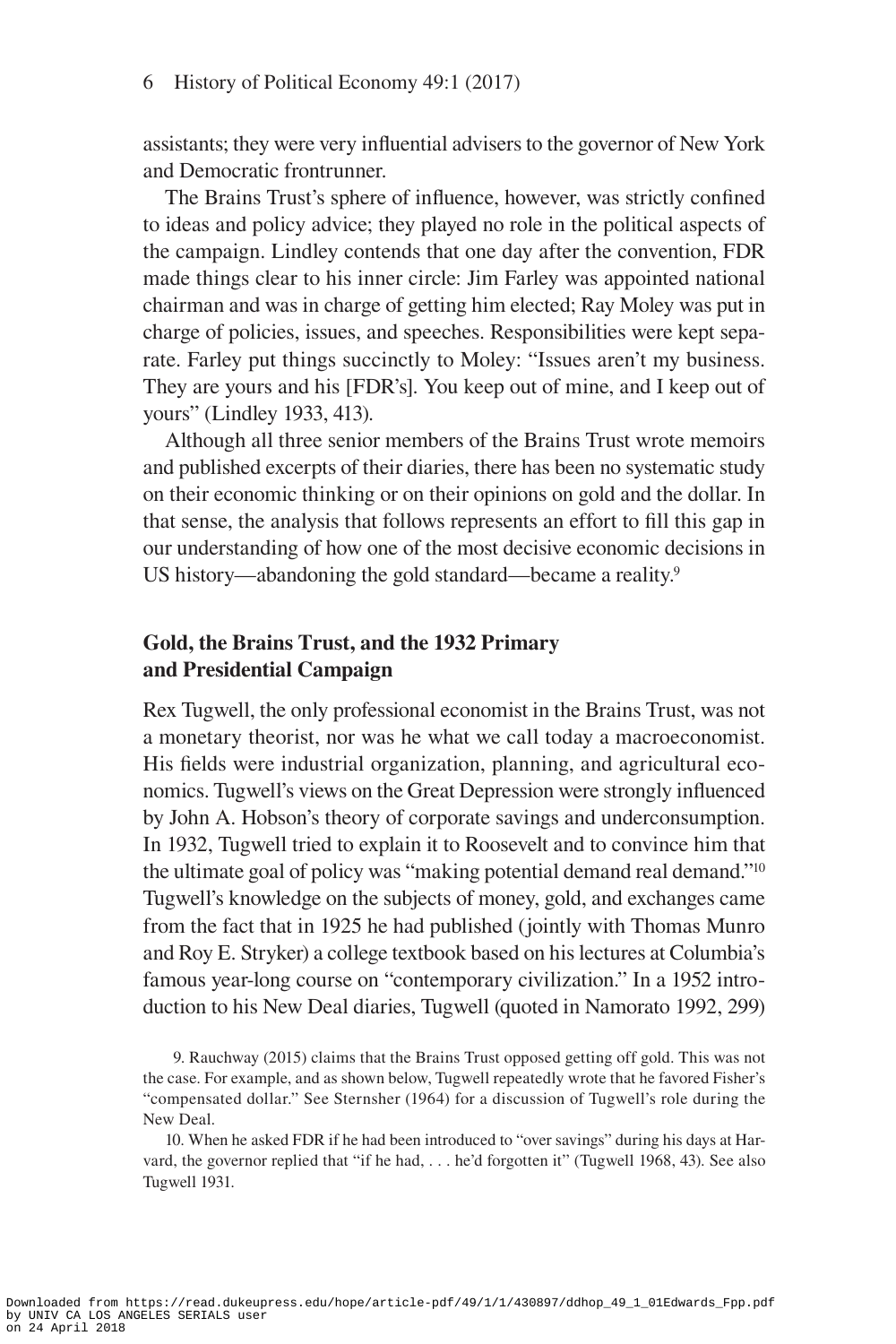wrote, regarding his lack of expertise on monetary policy: "I told [the Governor] what I knew and thought which was little enough, except that I was prepared with a satisfactory precis, having written an elementary economic text whose relevant passages I could display." He then stated that although the textbook was coauthored, he had been in charge of the chapters on money, gold, and exchanges. He (Tugwell 1952, 299n8, reproduced in Namorato 1992, 299) candidly added: "I wrote the financial and monetary passages, having them checked by my friend and senior colleague at Columbia, E. E. Agger, whose field it was."

In addition to *American Economic Life*, by 1933 Tugwell had written or edited eight books. In none of them is there any mention of money, gold, or exchanges. Nor is there any reference to these subjects in the five articles that he published prior to 1933 in some of the world's top academic journals in economics—the *American Economic Review* and the *Journal of Political Economy*. 11 In later writings, Tugwell (1968, 98) returned to the fact that neither he nor the other members of the Brains Trust knew much about gold or exchanges: "We were not monetary theorists, and we said so repeatedly." He added, "I had told him [FDR] frankly that my own knowledge of monetary theories came only from dealing with them as a part of the courses I taught" (165).

Rex Tugwell and Irving Fisher's "Compensated Dollar"

In *American Economic Life* (Tugwell, Munro, and Stryker 1925) the issue of money and the gold standard is addressed for the first time in section 6 of chapter 16. It is then tackled again in chapter 17. Chapter 16 is titled "Industrial Coordination and Control," and the section on monetary conditions is titled "Money, Shifting Levels of Prices, and their Stabilization." Chapter 17 is "The Relation of the Financial Organization to Industry" and is divided into six sections: "The Place of the Financial Organization," "Media of Exchange," "Bank Credit," "Money and Prices," "The Collection and Allocation of Prices," and "The Old Banking System and the New."

The most basic material is in chapter 17, where a simple exposition of the quantity theory is provided (335–37), the difference between money

<sup>11.</sup> Tugwell was a prolific writer, and many of his pieces were published in the popular press. For his complete bibliography until 1959, see Sternsher 1964.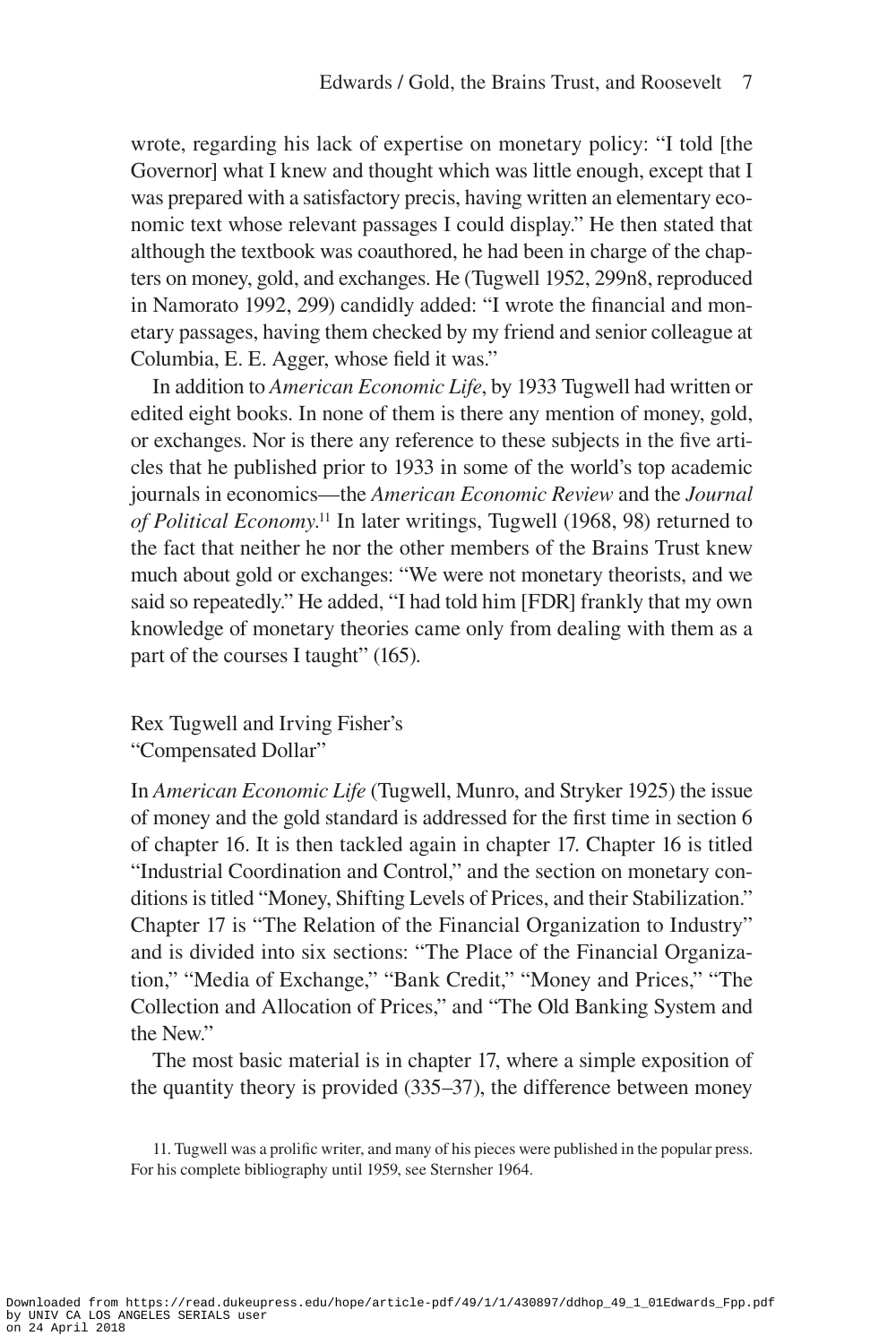and credit is explained (334–35), and the institutional organization of the Federal Reserve System is presented (339–42). The discussion on gold is limited, and no detailed explanation of the mechanics of the gold standard is provided. The chapter does mention that money is backed partially by bullion, but it does not delve into the relation between gold flows and external accounts.

The discussion in chapter 16 is more sophisticated and concentrates on price variability and uncertainty under the gold standard. Tugwell, Munro, and Stryker write:

Our dollars, being constituted as they are, shift in value. That is to say that although they are nominally based on a fixed standard, they actually will buy more goods at one time than at another. . . . It is a constant source of uncertainty that the dollar shrinks and expands in purchasing power. . . . This may seem a strange phenomenon at first. But it is directly consequent upon the fact that we have adopted gold as the standard of money and that the dollar has been made equal in value to 23.22 grains of it. (319)

Uncertainty, the authors say, "makes it almost impossible to plan exactly any distance ahead." As a solution Tugwell and associates present Irving Fisher's "compensated dollar" proposal that would peg the value of the dollar to a basket of goods (commodities) instead of pegging it to gold. They write: "This dollar . . . would at least not forever shift in its power to purchase other commodities and would therefore bring about a necessary stabilization of the general price level" (320). They end the section with a guarded endorsement of Fisher's compensated dollar plan (320): "We think that no one can say whether such a plan for stabilization would operate successfully. The arguments for it seem to outweigh those against it; and on the whole it seems to promise more than could possibly be lost by trying it."

Fisher first sketched the idea of a commodity dollar in his 1912 book, *The Purchasing Power of Money*. 12 Two years later in a long article in the *Quarterly Journal of Economics*, he provided the first detailed presentation of the proposal. In the introductory paragraph, Fisher (1913, 213) writes that the goal of his plan "is rendering the gold standard more 'stable' by virtually increasing the weight of the gold dollar so as to compensate for

<sup>12.</sup> The term "compensated dollar" does not appear in this book. For previous discussions on Fisher's scheme, see, for example, Patinkin 1993.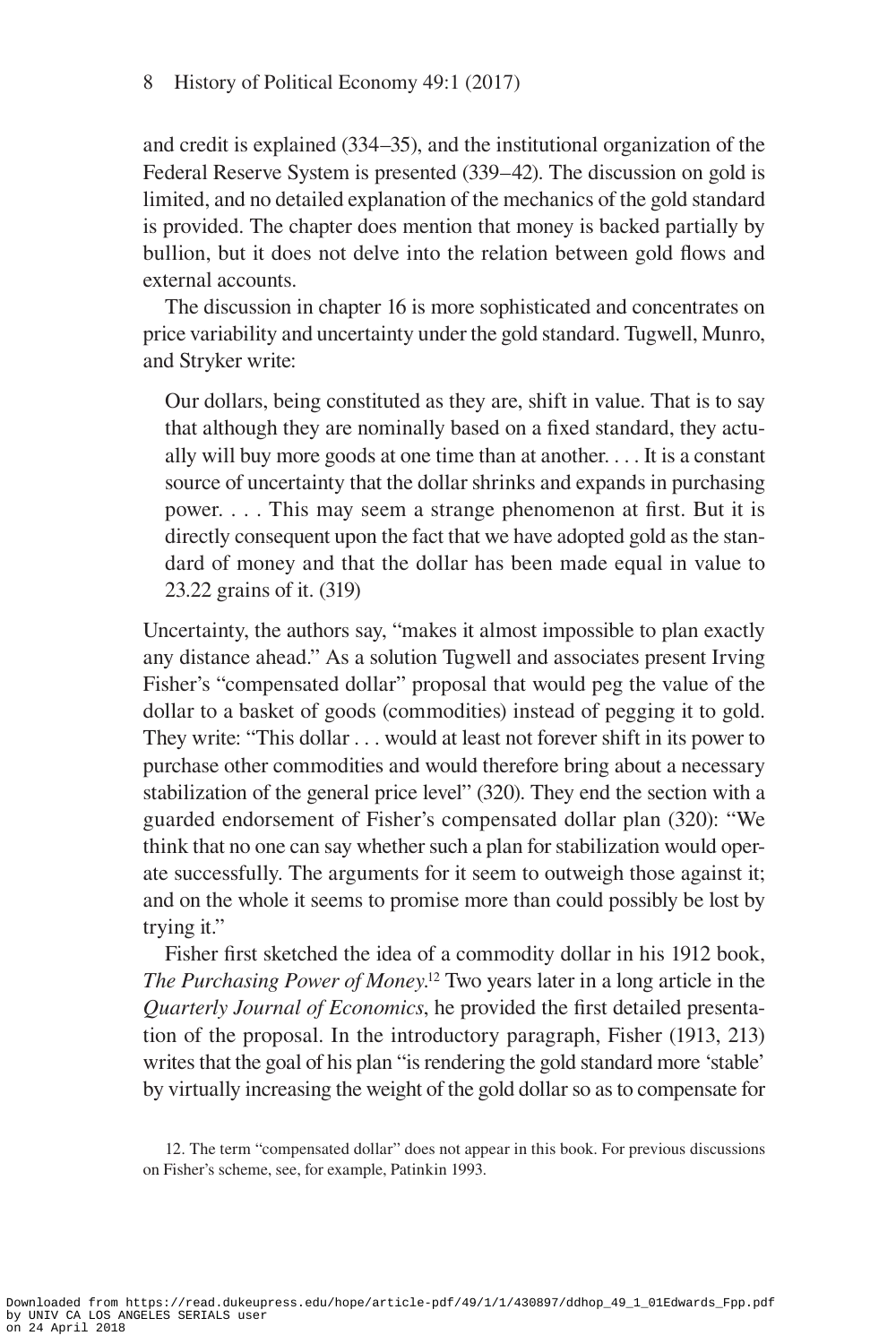losses of purchasing power." Under the proposal, dollar coins would cease to circulate and would be replaced by a "virtual gold dollar" with a variable gold content. The article has two lengthy appendixes. The first is aimed at dispelling the notion that this system would encourage speculation, and the second contains an example of how the gold content of the dollar would have evolved between 1896 and 1911 under this program.

In the years that followed Fisher worked strenuously on refining the plan, and in 1920 he published a 305-page book titled *Stabilizing the Dollar*. The subtitle illustrates clearly Fisher's policy objectives: "A plan to stabilize the general price level without fixing individual prices." Most of the technical details are confined to an 88-page appendix (appendix 1). As time passed Fisher was able to convince some members of Congress to support his plan, and in late December 1922 the House of Representatives Committee on Banking and Currency held hearings on a bill sponsored by Congressman T. Alan Goldsborough from Maryland (H.R. 11788, 67th Congress, Second Session). Although the bill never got out of committee, Fisher was not discouraged; he continued to work on the issue, and in his books, *The Money Illusion* (1928) and *Booms and Depressions* (1932), he devoted long passages to the plan.13

Fisher's criticism of the gold standard was based on the idea that since gold was both a medium of exchange and a commodity its value would permanently fluctuate. This was not an original idea; it had been made earlier by a number of economists, including William Stanley Jevons and Alfred Marshall. However, Fisher's solution was quite original and controversial. Let *PG* be the relative price of gold in terms of a basket of goods. This price will vary according to supply and demand conditions. Supply is mostly determined by available stock of minerals, new discoveries, and mining costs in different parts of the world. Total demand, on the other hand, depends on both the demand for monetary uses and the demand for other purposes. Let *E* be the price of gold in dollars, or the exchange rate. If *P* is the price level—expressed as dollars per basket of goods—then, it follows that:14

$$
(1) P_t = E_t P_t^G
$$

13. Goldsborough presented a second bill in 1924.

14. This is a specific version of the purchasing power parity proposition and assumes a unitary pass-through. This equation does not appear in *Stabilizing the Dollar*.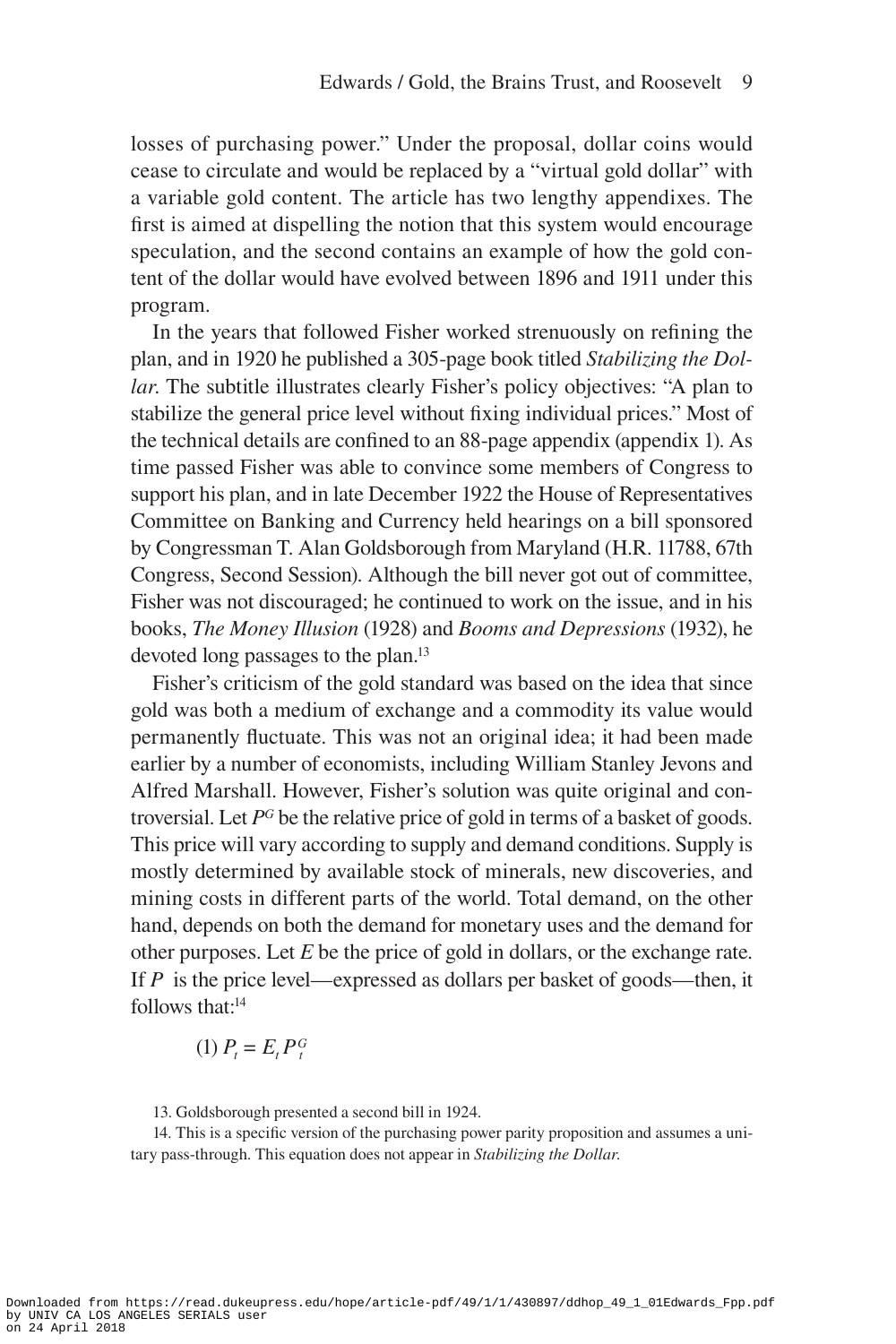If the dollar price of gold  $(E)$  is fixed at, say, \$20.67 per ounce (as had been the case in the United States since 1834), the price level would move in strict proportion with the relative price of gold  $P_t^G$ . Fisher's proposal was that instead of being pegged to gold, the currency value should be linked to a basket of goods, as a way of stabilizing the price level.15 At the conceptual level, the idea was that  $dlog E_t = -dlog P_t^G$ , in which case, and according to equation (1),  $dlog P_t = 0$ : the price level would, in theory, be fully stabilized.

Since  $P_t^G$  is not observable, as a practical matter Fisher suggested adjusting according to the discrepancy between the observed price index (with some lag) and the index in the base year:  $\Delta log E = \theta (log P^* - log P_{t-1})$ . In most of his examples, the factor of proportionality  $\theta$ , which he calls "adjustment," is set equal to 1. Fisher suggested that the change in *E* would be capped at 1 percent per quarter. If, for instance,  $\theta(\log P^* - \log P_{t-1})$  was 3 percent, it would then take three quarters for the exchange rate to adjust. An important feature of Fisher's proposal is that there would be a 1 percent spread between the selling and buying (or mint) price of gold. He called this spread a *brassage*, and its purpose was to discourage speculation.

Given Tugwell's endorsement of the "compensated dollar" in his textbook, it would have been logical for him to seek Fisher's advice or comments on the monetary situation; moreover, it would have been natural for him to arrange meetings between the Yale professor and the candidate and, later, the president-elect. This, however, was not the case. On January 14, 1933—after the election and before the inauguration—Tugwell (quoted in Namorato 1992, 60) wrote in his diary: "Irving Fisher has tried to see me a number of times this Summer and Fall. Except for one occasion . . . I have managed to avoid him. However, last night he caught me fairly at dinner at the Cosmos Club and proceeded to try to pump me as to my views and impress me with his. I do not believe in outright inflation. Our policy has been shaped toward a pragmatic handling of prices." In his memoirs Tugwell pointed out that he became very concerned when he found out that Fisher had "made his way uninvited to Albany and spent some time with Roosevelt." Tugwell thought that Fisher was overbearing. Tugwell (1968, 98) wrote that the Yale professor had "become something of a fanatic, and Roosevelt always enjoyed talking to fanatics. The impression this visit made [on FDR] was one we knew would have consequences."

<sup>15.</sup> Fisher realized that an alternative was to stabilize the price of gold relative to goods. A proposal along these lines had been made by a South African academic, R. A. Lehfeldt.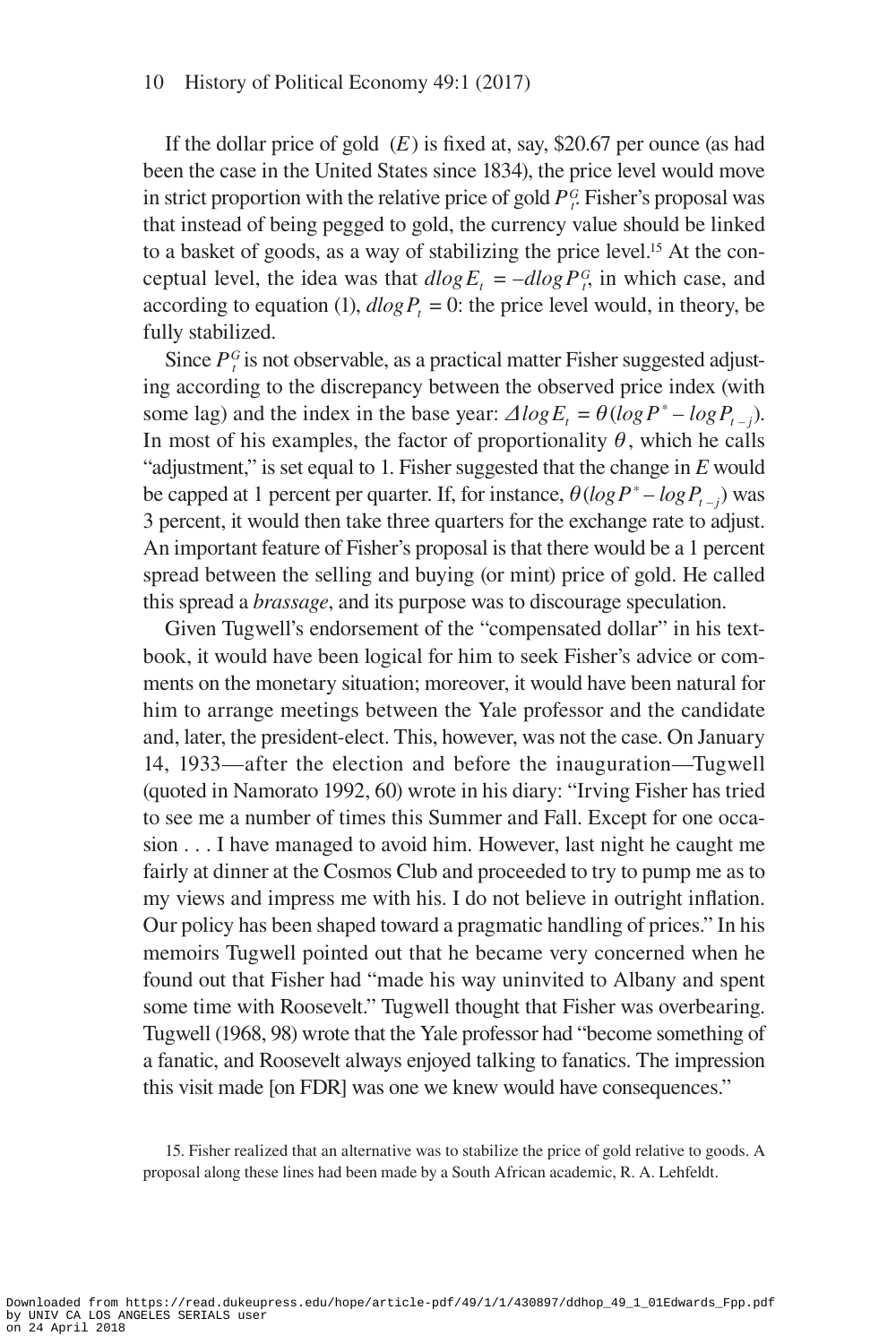Exchange Rate "Corrections" and "Safeguards"

In *Booms and Depression* Fisher makes a distinction that would become (implicitly) important in policy discussions in 1932 and 1933. A large adjustment in the price of gold (a large change in *E*) was called a "correction," whereas the repeated manipulation of *E* required to maintain price stability around a desired level was a "safeguard." This is an important distinction: price stability may be "safeguarded" through small and frequent changes in the price of gold in terms of dollars, *E*, in a manner that is not different from the "crawling peg" exchange rate regime adopted in the 1960s by a number of developing countries, including Brazil, Chile, and Colombia. The key in all these cases is that changes in *E* are small—as noted, Fisher himself thought that an upper bound for adjusting *E* would be 1 percent per quarter—and frequent. A "correction," in contrast, could require a large change in *E*; if the situation is one of deflation, this means a very substantial devaluation in order to move the price level back to its desired point.

The members of the Brains Trust, in particular, Tugwell and Berle, were leery of large devaluations but not of small adjustments in *E*. They thought that exchange rate "corrections" could unleash a sequence of repeated and increasingly large devaluations, resulting in a rapid inflationary process. In addition, a large change in *E* could generate—as indeed it did after January 1934—serious legal problems stemming from the fact that the majority of private and public long-term debts were indexed to the price of gold through the so-called gold clause. In a December 16, 1932, letter to Ray Moley, Fisher wrote: "Personally, I would like to cut loose from the gold standard, but it is not an easy matter both because of the absolute necessity of gradually changing the price of gold and of *the complications of the gold clause contracts*."16

In August 1932, Adolf Berle wrote a memorandum to the governor emphasizing his concerns about inflation. He wrote, "As a matter of ideal economics a 'managed currency' might be a good thing. But we have not got as yet the political machinery for that purpose in sight. Witness the bonus agitation; and the several drives on the currency when there is not a treasury surplus. . . . The conclusion is that . . . it is not the time to support inflation."17

<sup>16.</sup> Raymond Moley Papers, Hoover Institution, box 107; emphasis added. For a recent analysis of the abrogation of the gold clause in June 1933, see Edwards, Longstaff, and García-Marín 2015.

<sup>17.</sup> The "bonus agitation" refers to the demand by veterans to be paid a promised bonus (Berle 1973, 55–56).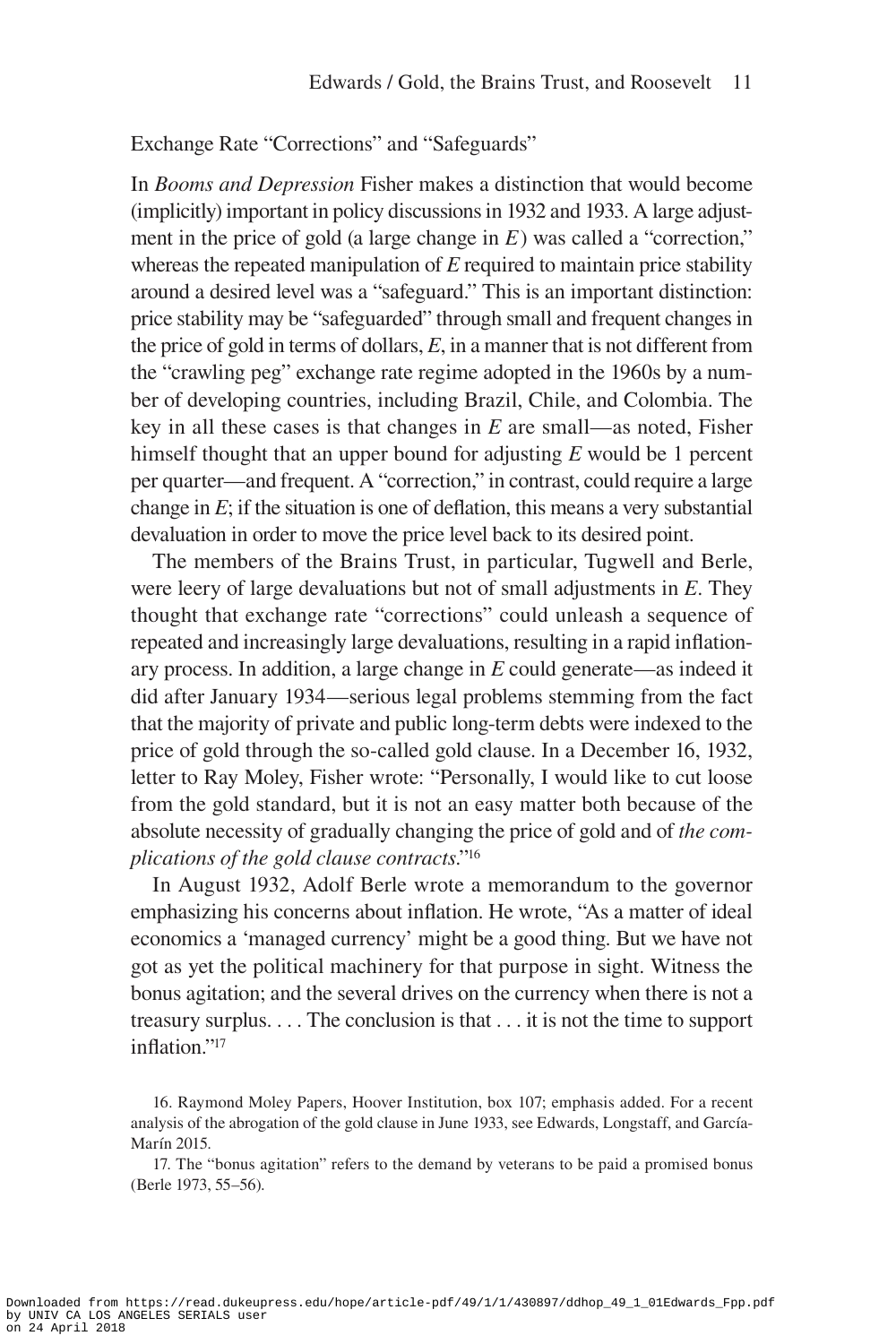In the introduction to his revised New Deal diaries, Tugwell (quoted in Namorato 1992, 301) wrote, "I was an ardent believer in a stable currency and was therefore violently opposed to inflation as a continuing policy." In his memoirs, he (1968, 158) recalled a conversation with FDR on monetary policy: "I knew it was fashionable to speak [about] . . . 'reflation'; that might not sound so dangerous to some people, but we ought not to fool ourselves: it meant cheap money, no better than greenbacks or freely coined silver"

In 1933, as the team worked on the transition Tugwell still believed that a compensated dollar could help generate a more predictable environment that would allow firms to plan ahead. That is, he accepted a system where *E* went through small and frequent adjustments, but he was unconvinced of the merits of a large initial jump in *E*. In January 1933 as he worked with the president-elect on how to deal with intergovernmental debts, the stabilization of the exchanges, and the upcoming London Monetary Conference, Tugwell (quoted in Namorato 1992, 60) wrote in his diary: "My view is that we ought to go off gold in international exchange so that we can manage [the currency] internally." In his memoirs he (1968, 98) stated that he "had long been converted to Fisher's commodity dollar—that is one having the general backing of many commodities besides gold."

## Experimentation as a Policy Principle

FDR was not as fearful about inflation as his advisers. If a moderate amount was required to achieve his two fundamental goals—increasing agricultural prices to approximately their 1926 level and reducing unemployment—he was willing to live with it. But he was not an "inflationist" in the sense of William Jennings Bryan. In a 379-page biography of Roosevelt published in 1931, Lindley does not mention inflation or gold as policy issues or concerns—in fact, neither of these terms, nor *currency* or *dollar*, appears in the index. This is particularly telling, since the purpose of that book was to explain to the American public the views and policy inclinations of the governor of New York, a politician in the ascendant who was likely to play a prominent role in the national scene.

More than anything, Roosevelt was an "experimenter." He liked to consider—and sometimes try—different methods and tools to see if they would produce the desired outcome. "He liked to elaborate possibilities, play with alternatives, and suggest operating improvements" (Tugwell 1968, 58). This desire to experiment emerged clearly in the Oglethorpe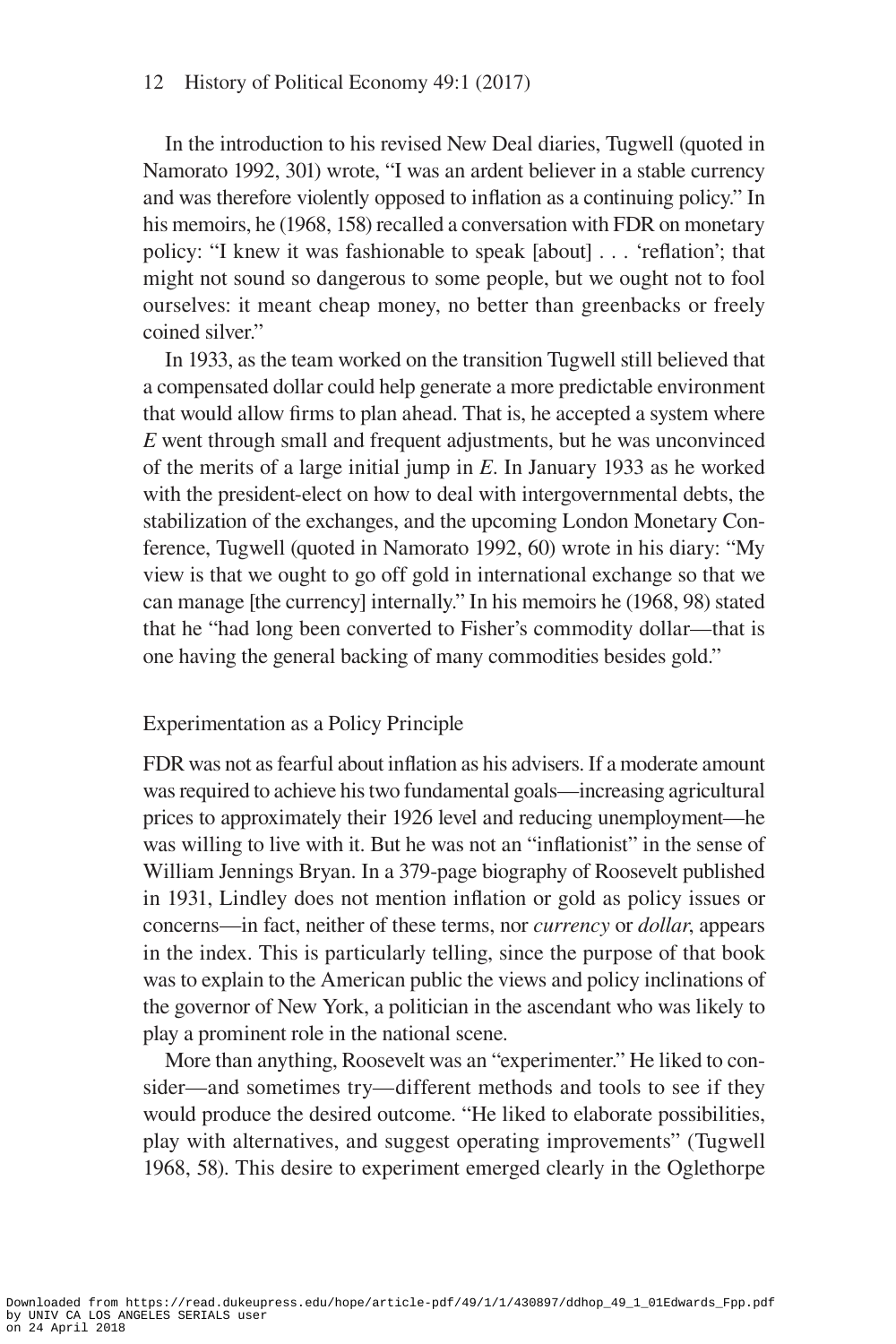speech on May 22, 1932: "The country needs and, unless I mistake its temper, the country demands bold, persistent *experimentation*. It is common sense to take a method and try it: If it fails, admit it frankly and try another. But above all, try something. The millions who are in want will not stand by silently forever while the things to satisfy their needs are within easy reach" (Roosevelt 1938, 639–47, emphasis added).

In the matter of what type of "experiments" to undertake once FDR was in power, Tugwell and Berle called for planning and massive public works, even if it meant an unbalanced budget in the short run.18 Tugwell (1968, 97) wrote: "I argued . . . [that] there was no escaping the conclusion that if anything really remedial was to be done, it must start with a massive enlargement of buying power furnished by federal funds. . . . Such a program might have the same eventual result as the devaluation of the dollar being advocated by Irving Fisher." Tugwell was also insistent on the need for the economy to regain "price balance" and relative prices to be realigned. Deflation had moved many prices out of line with one other, and planning of some sort—probably along the lines of the future National Recovery Administration—could bring prices in different sectors back into equilibrium. Only then, he thought, it made sense to talk about "reflation." Just before the presidential election, Tugwell (1968, 158) told the governor that the "real trouble was lack of correspondence, of fair relationship among prices, and a general lifting would not cure that." In a memorandum written with R. S. Strauss in August 1932, Tugwell came back to relative price misalignment: "It is not the collapse of prices but the collapse of some prices and the rigidity of others which has resulted in the present untenable predicament."19

The idea of experimenting meant that most options had to be kept open and on the table for as long as possible and that no commitment was to be made with respect to one policy or another. This was indeed the situation with respect to gold and the value of the dollar. Less than a month before the inauguration, Tugwell consigned the following thought to his diary, after attending a policy meeting:

The issue which seemed most important was the question of the maintenance of the gold standard. . . . This is a question, of course, that is deeply troubling to the country as a whole. . . . I have taken the position

19. Raymond Moley Papers, Hoover Institution, box 107.

<sup>18.</sup> Tugwell himself was a believer in the power of "experimentation." See, for example, his chapter on the subject in Tugwell 1924.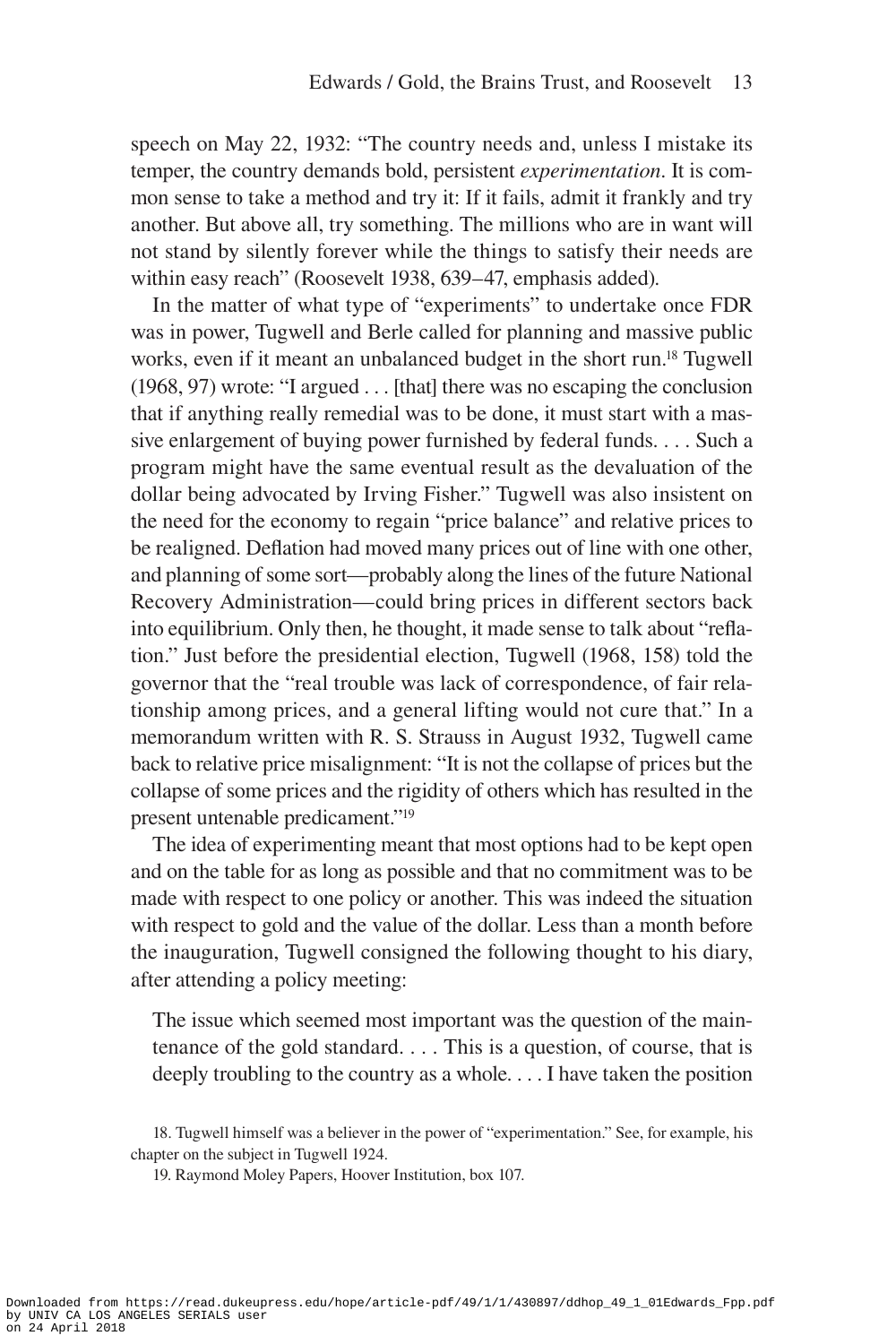that the President [elect] ought not to commit himself too deeply on either side of it until the necessities of the case have a chance to dictate their own policies. . . . This matter ought to remain for the moment in a flexible state. . . . We ought to be prepared to consider all kinds of improvised ways of meeting the exigent situations which I feel we are apt to find ourselves in during the next few months.20

In February 1933, Moley was acting as an intermediary in negotiations between the president-elect and Senator Carter Glass, to whom Roosevelt had offered the post of secretary of the treasury. Moley (1939, 121, emphasis added) wrote: "I didn't know the exact nature of the President-elect's monetary plans. But I knew his *experimental*, tentative, and unorthodox temperament."

The Democratic Party platform, drafted by A. Mitchell Palmer, who had been attorney general during the Wilson administration, also left open the possibility of currency experimentation. This was done by the right choice of words: instead of pledging support for the gold standard or an unchanged value of the dollar, it talked about the need to maintain a policy of "sound money." Walter Lippmann (1932, 309) referred to the platform as having Wilsonian values and noted that it "starts with a declaration for drastic economy and a sound currency. It does not contemplate a currency inflation in the spirit of Bryanism or an expansion of governmental activity to create a new social order." On July 30, Roosevelt (1938, item 132) reaffirmed the party's policy stance on money in a radio address, when he said, "A sound currency [is] to be preserved at all hazards, and an international monetary conference called, on the invitation of our government, to consider the rehabilitation of silver and related questions."

Beatrice Bishop Berle, Adolf's wife, kept a diary, where she wrote her views on the campaign and tracked her husband's thoughts and activities. Mrs. Berle's diary is an invaluable source for unearthing the granularity of this intense period. Three weeks before the election, on October 16, 1932, she (see Berle 1973, 72) wrote, "F.D.R. it seems . . . does not consider the gold standard as the basis for all sound economic life. He is flirting with the idea of a managed currency." A day later, however, on October 17, Adolf Berle (1973, 73) wrote a memorandum for the files, where he stated: "I gathered that the governor would rather stay on the gold standard than not. But he is not undertaking to say now what the policy will be."

<sup>20.</sup> The entry is from February 7, 1933. In the same entry Tugwell writes that Walter Stewart, an adviser on intergovernmental debts, believed that FDR "ought to say what his intention is with respect to this question very publicly." See Namorato 1992, 77.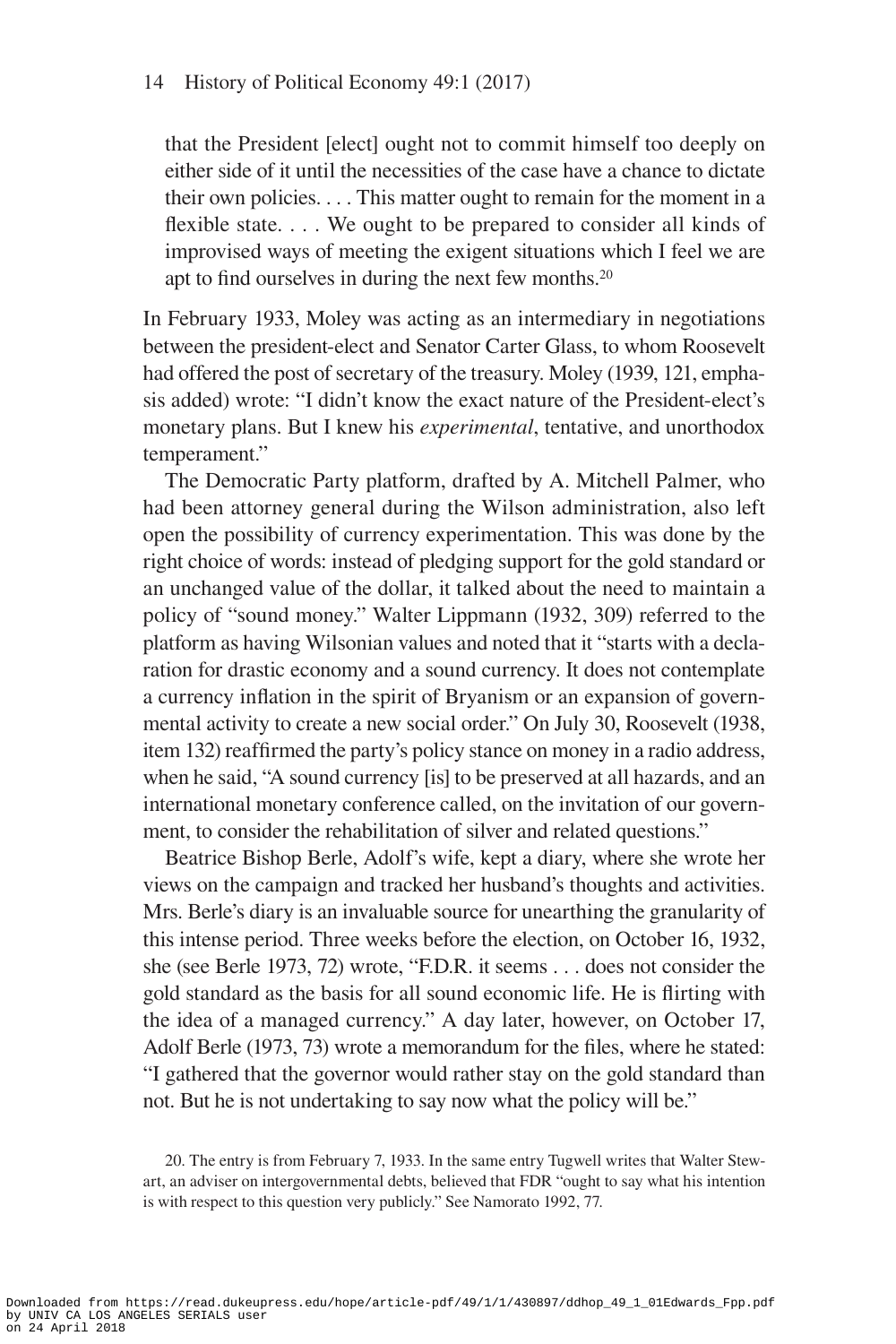These two entries capture clearly the state of affairs in October 1932: no one knew—not even FDR—what to do regarding the gold standard. Ideas were muddled and it seemed that anything was possible. What seems clear, however, is that contrary to what Herbert Hoover and others have argued, by Election Day there was no grand (or small, for that matter) plan to take the country off gold and debase the dollar.

## **The Covenant Speech**

Hoover barely campaigned during the first nine months of 1932. He believed that voters would understand that the Depression was the result of external forces and that he had done everything possible to ameliorate its effects. In October there was a new wave of bank failures and prices fell. Reelection didn't look so clear after all, and the president decided to campaign aggressively. In his memoirs Hoover (1952, 279) wrote, "Secretary Mills and I determined to smoke out in the campaign the whole devaluation-managed currency and fiat money issue."

On October 4, in Des Moines the president gave a speech in which he explained the importance of the gold standard and remarked with vehemence that if Roosevelt was elected, the country would move toward a chaotic future: "Going off the gold standard is no academic matter [presumably a reference to 'the professors' of the Brains Trust]." He then referred to the gold clause on contracts—a clause that Congress would repeal on June 5, 1933—and said, "Our people have long insisted upon writing a large part of their long-run debtor documents as payable in gold." Hoover (1952, 281–83) then stated that in February 1932 the nation had been two weeks away from being unable to "hold to the gold standard . . . [and] to meet the demand of foreigners and our own citizens for gold." He then said that his "administration kept a cool head and rejected every counsel of weakness and cowardice. . . . We determined that we would stand up like men, and render the credit of the United States government impregnable."

A few days later the president was back on the offensive, and in Indianapolis he said that "the Democratic candidate has yet to disavow the [idea] . . . to issue greenback currency." On October 31, he said in New York, "Fiat money is proposed by the Democratic party as a potent measure for relief from the depression." But this path, he warned, would produce "one of the most tragic disasters to . . . the independence of man" (Hoover 1952, 284).

In view of these attacks, the Roosevelt campaign decided to follow a two-part strategy. First, Senator Carter Glass, a venerable figure who was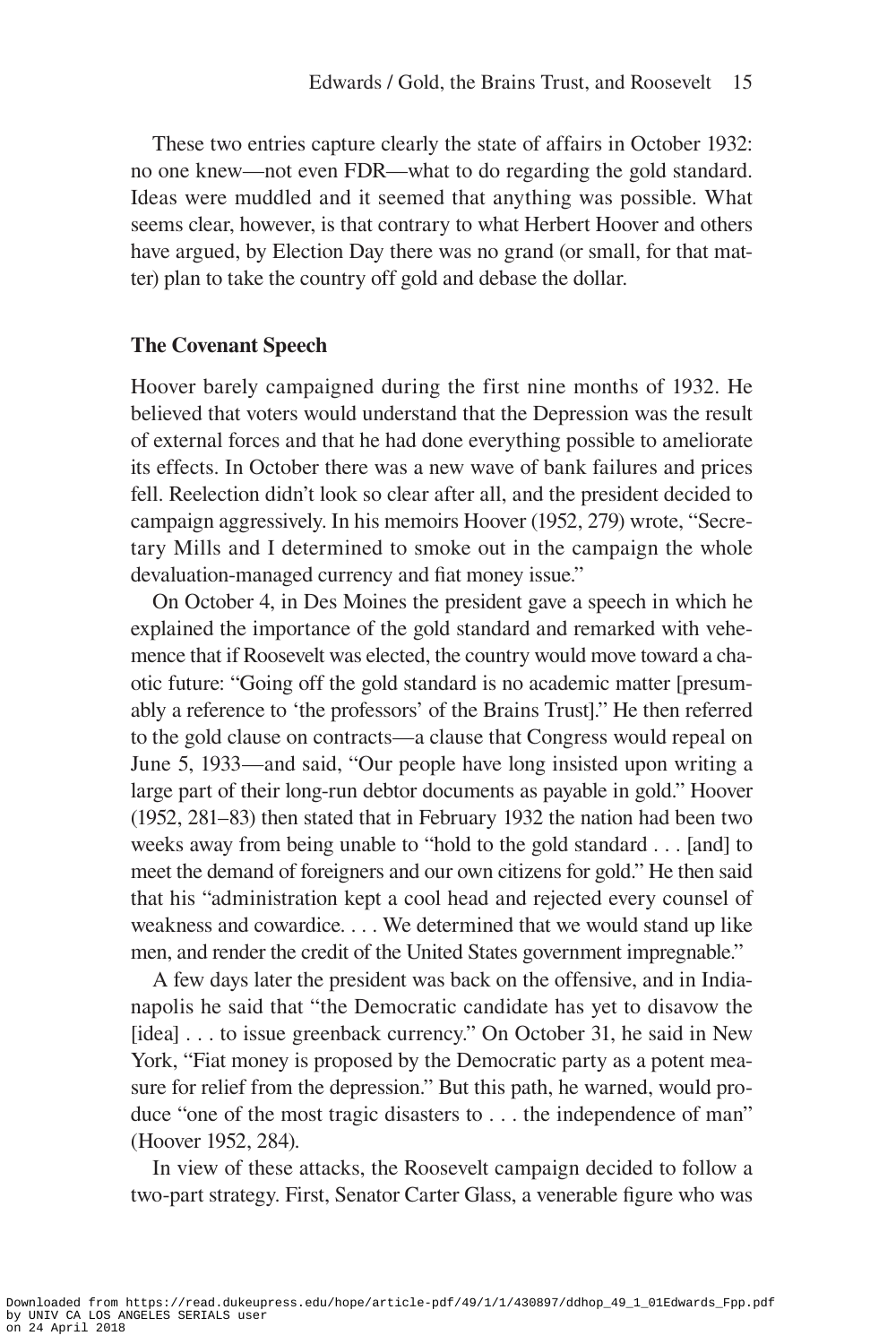known for his orthodoxy in monetary affairs, was recruited to give a radio speech on the subject of gold and money. Second, it was decided that the candidate himself would respond directly to Hoover's attacks a few days before the elections.

Glass's (1932) speech opened with references to Hans Christian Andersen, Karl Grimm, and Aesop. The elderly senator then moved to the history of monetary policy in the United States and to what he called Hoover's "ingratitude" toward him and other Democratic members of Congress who had stood by the president during the crisis. He argued that the Democratic Party had always supported stability, gold, and low inflation. He then criticized Secretary of the Treasury Ogden Mills for allowing thousands of banks to fail. He closed with a reference to his party's platform and he assured his listeners that the Roosevelt administration would pursue the policies of sound money.

Immediately after Hoover's first attack FDR's advisers began to think of how the candidate could best respond to the accusations that he was going to lead the country to inflation, devaluation, and perdition. Berle (1973, 73, emphasis added) wrote in his diary:

[We were drafting] a speech answering Hoover at Des Moines. We decided to eliminate the gold standard part, because the financial district already made that argument; also because the Governor said. "I do not want to commit to the gold standard. I haven't the faintest idea whether we will be on the gold standard on March 4th or not; nobody can foresee where we shall be." *I gather that the governor would rather stay on the gold standard than not*. *But he is not undertaking to say now what the policy will be*.

On November 4, 1932, four days before the election, at the Brooklyn Academy of Music, Roosevelt (1932) replied to Hoover's claim that he was a "devaluationist." He opened by praising Senator Carter Glass for his "magnificent philippic." He then forcefully denied that he would tinker with the value of gold. He said, "the President is seeing 'rubber dollars.' But that is only part of his campaign of fear." The most important part of FDR's speech was reaffirming a point made by Glass in his radio address. The senator had said that the fact that the government sold gold-denominated debt to the American people implied a solemn promise, a covenant that the debt would be honored as issued. Roosevelt reiterated that this was indeed the case: there was a covenant between the US government and the American people. He then reminded his listeners that the Democratic platform declared that sound currency had to be preserved at all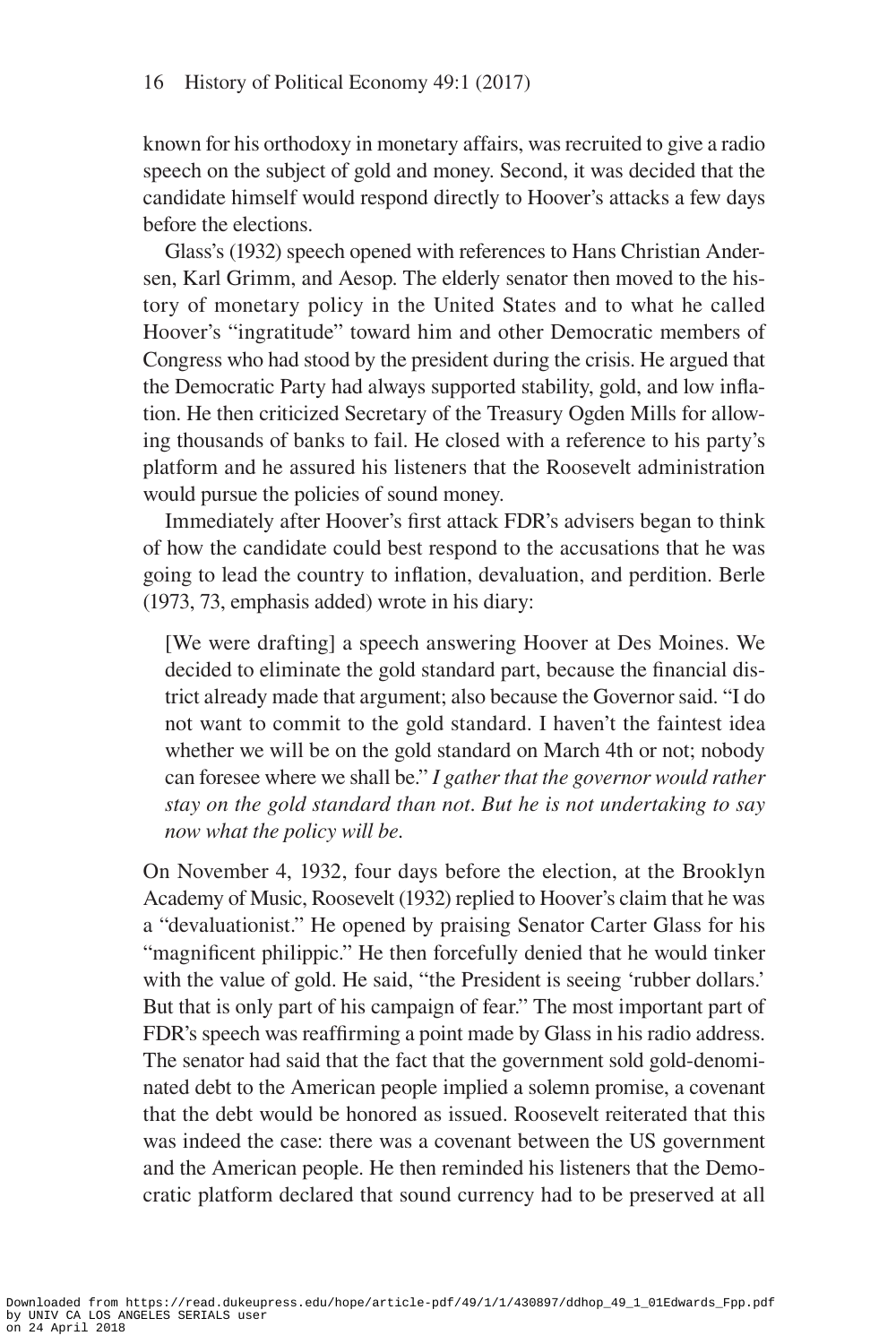hazards and repeated what he had said on June 30: "Sound money is an international necessity; not a consideration for one nation alone. That is, I want to see sound money in all the world. . . . Sound money should be maintained at all regards."

To some, this speech is the ultimate example of a cunning politician's doublespeak; he pledged support to sound money and not to the gold standard. Further, when referring to the covenant implicit in the gold clause, he said it in a way that could be interpreted as being a statement by Senator Glass and not by him. This, indeed, was Hoover's interpretation. But there is another reading. The Covenant speech was sincere, and the decision to avoid a pledge to maintain the gold standard was not because of the governor's maliciousness, but it reflected, as Berle pointed out in his diary, FDR's genuine doubts and hesitations. He plainly did not know what to do. Be that as it may, it is interesting to note that in 1938 when the first volumes of FDR speeches and public papers were published, the Covenant speech was not included. Indeed, today it is difficult to find a complete version of what the candidate said on the verge of the elections.

# **A Long Interregnum**

On November 8, 1932, Franklin Delano Roosevelt was elected president by a landslide. He had promised to focus on domestic problems and to relegate international issues to a secondary plane; he had also committed himself to follow "sound money" policies. During the transition Ray Moley's role and influence grew significantly. According to Schlesinger (1957, 450), "Moley was now functioning more than ever as his [FDR's] alter ego—a whole cabinet rolled into one, trying to herd all major issues of both domestic and foreign policy." Some members of Congress, such as Huey Long, thought highly of him, but others were concerned about his increasing power. Sam Rayburn of Texas quipped, "I hope we don't have any god-damned Rasputin in this Administration" (Schlesinger 1957, 451). In November 1932, Moley's transition from a "high-grade research assistant" to one of the most influential presidential advisers in the history of the United States was complete.

## The Debate Intensifies

During the transition, supporters and detractors of the gold standard continued to put pressure on the president-elect. In a November 1932 memorandum, Tugwell wrote: "Whatever stance Governor Roosevelt takes, he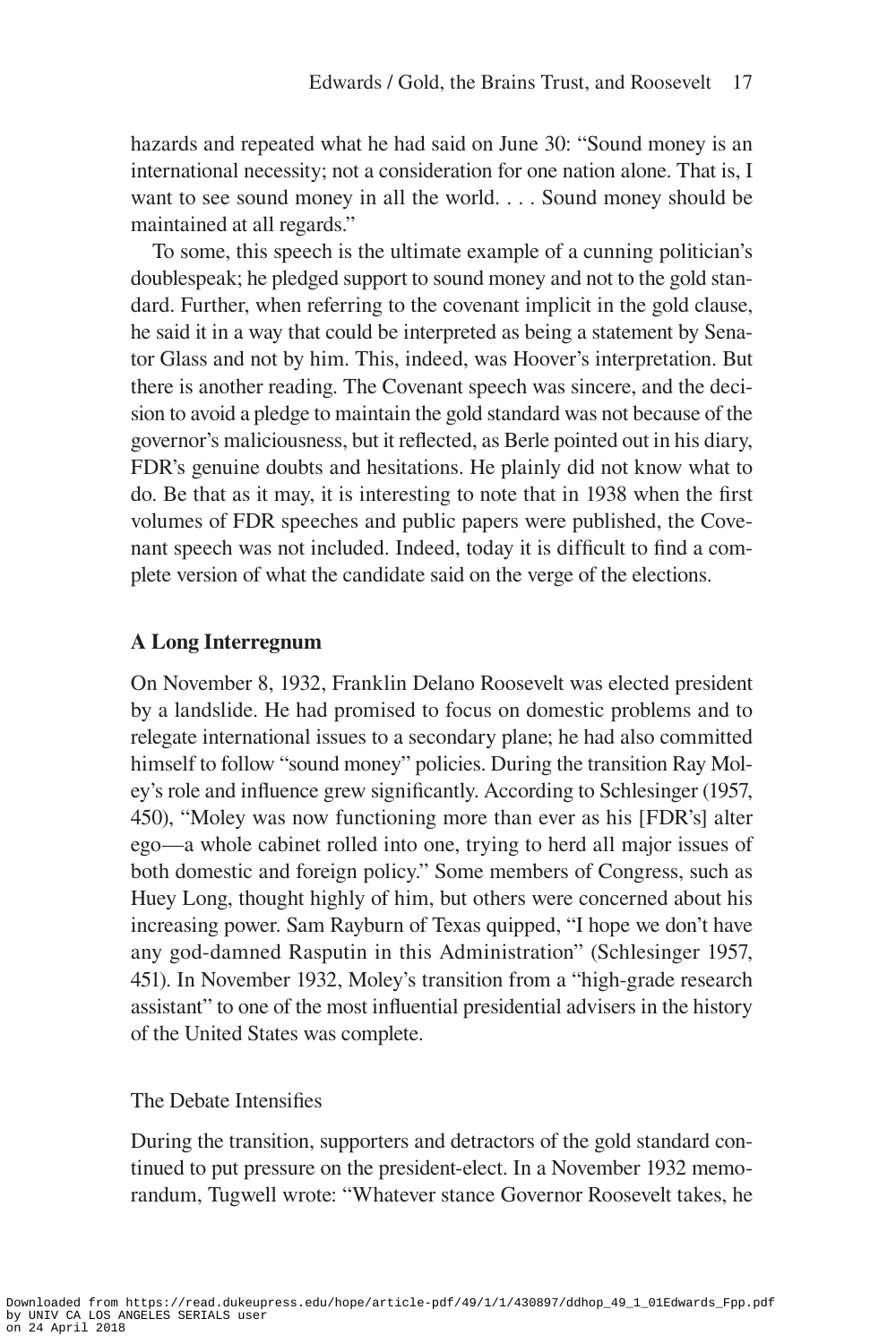can be sure that half of the economists will be on his side, and half will be against it. There can be no bitterer academic dispute than the dispute that has been raging over what can and should be done about the fallen price level. The plain truth of the matter seems to be that very little is really known about monetary problems, and opinion seems to be as much matter of temperament and moral upbringing as of rational thought process."21

Fisher was not the only critic of the gold standard. For example, in 1922 a number of economists and practitioners submitted statements to the House of Representatives in support of the Goldsborough bill on the compensated dollar. One of the most prominent was James Harvey Rogers, a Yale professor who in the second half of 1933 would become an assiduous visitor to the White House and would play a central role in drafting the Gold Reserve Act of 1934. In 1931, Rogers published *America Weighs her Gold*, where he (1931, 209) argued, "Among the most illuminating anomalies of our so-called advanced civilization is the gold standard." Rogers met once with FDR before the inauguration, on February 17, 1933. The conversation, nevertheless, did not go very far and touched on general issues related to war debt and the upcoming world economics conference.<sup>22</sup>

But neither Fisher nor Rogers were the staunchest academic detractors of the traditional monetary system.23 The chief critic was George F. Warren, a Cornell professor of agricultural economics who was very close to Henry Morgenthau Jr. Starting in July 1933 (but not before that time) the United States' policies toward gold and the currency were highly influenced by Warren's theory that linked, in a rather mechanical way, the price of gold to the price of agricultural products. According to his analysis—undertaken with Frank A. Pearson, and based on the examination of centuries of data—if the price of gold increased, there would be an almost instantaneous and proportional increase in agricultural prices. In presenting their theory, Warren and Pearson did not provide a detailed explanation on how a higher price of gold would be transmitted into a higher price level. In fact,

21. The memo was coauthored with Robert Strauss. Raymond Moley Papers, The Hoover Institution, box 107.

22. Rogers (1932) sent a memorandum to FDR summarizing their meeting.

23. Henry Wallace, editor *Wallace's Farmer*, a popular publication on agricultural issues, was a severe critic of the gold standard and a key supporter of the Fisher plan. Henry Morgenthau Jr., a friend and neighbor of FDR in Dutchess County, who in March was appointed governor of the Farm Relief Administration and who eventually replaced an ailing Will Woodin as secretary of the treasury, was also a critic. Morgenthau's efforts to convince FDR to devalue the dollar are clearly captured in his Farm Credit Diary.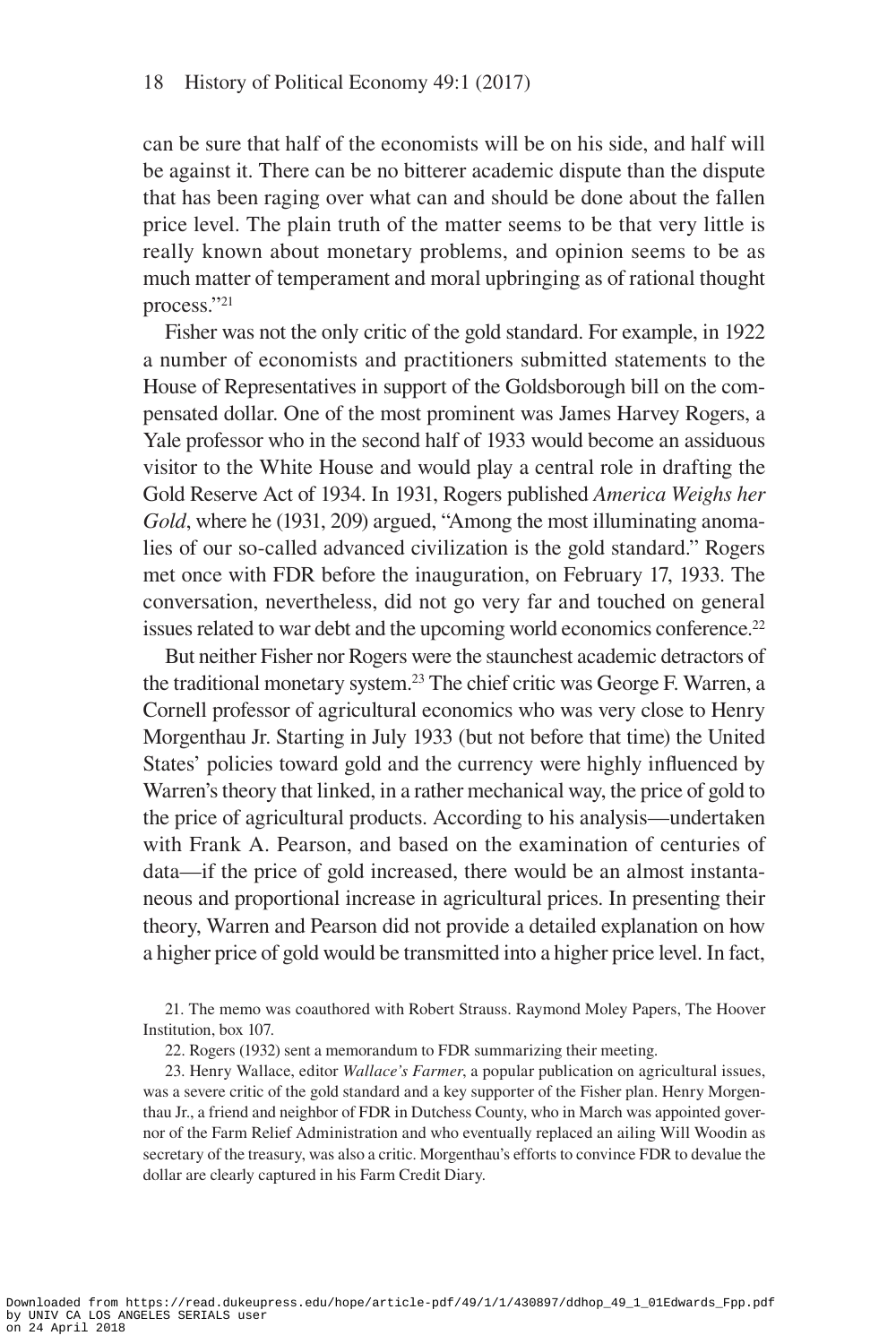they explicitly reject any mechanism that would operate through the quantity equation of money (Warren and Pearson 1935, 94n2).<sup>24</sup>

Roosevelt, the experimentalist, the man who loved to épater le bourgeoise, the president who had promised to take care of the forgotten man from the rural states, decided to try out Warren's theory in late October 1933, when he announced that the government would pay a high price for newly minted gold.<sup>25</sup> The move was controversial and created great uncertainty. Its questionable results led Keynes (1933b) to write: "the recent gyrations of the dollar have looked to me more like a gold standard on the booze than the ideal managed currency of my dreams."

As the debate on gold dragged on in seminar rooms and in the pages of newspapers and magazines, the members of the Brains Trust continued to labor away. Among other things, they had to deal with a deluge of letters to the president-elect with all types of proposals on how to bring the crisis to an end. Many suggestions had to do with the agricultural sector, some focused on banking, and others dealt with the currency and ways to end deflation. Among the most interesting suggestions in Ray Moley's archives is a letter from financier and FDR friend René Leon, who recommended looking into the 1917 Trading with the Enemy Act to determine whether the president had the legal power to limit gold outflows.26 Among the more intriguing suggestions was Fisher's proposal for issuing indexed money.27

During these transitional months the members of the Brains Trust continued to be skeptical about the merits of devaluation. In a comprehensive memorandum written to the president-elect on January 26, 1933, Berle wrote: "The theory is that inflation of the currency [i.e., devaluation] will raise prices. Historically it does not do that for a long while." He then added that since a stepwise devaluation—a "correction" in Fisher's terminology usually did not work, governments tried a second and a third correction. "Generally, a third shot creates a panic; there is flight from the currency, everybody wanting to turn their dollars into property. . . . You [FDR] put it accurately when you said that the activity resulting from inflation was the activity of fear."28

26. This act was invoked on March 6 to declare a banking holiday and a gold embargo.

27. Both Leon's and Fisher's letters are in Raymond Moley Papers, the Hoover Institution, box 107.

28. Raymond Moley Papers, the Hoover Institution, box 102.

<sup>24.</sup> For a criticism of the Warren-Pearson theory see, for example, Pasvolsky 1933. For a recent defense see Sumner 2001.

<sup>25.</sup> According to the *New York Times*, FDR requested Warren advice during the first week of August 1933 ("Roosevelt Calls Monetary Aides" 1933).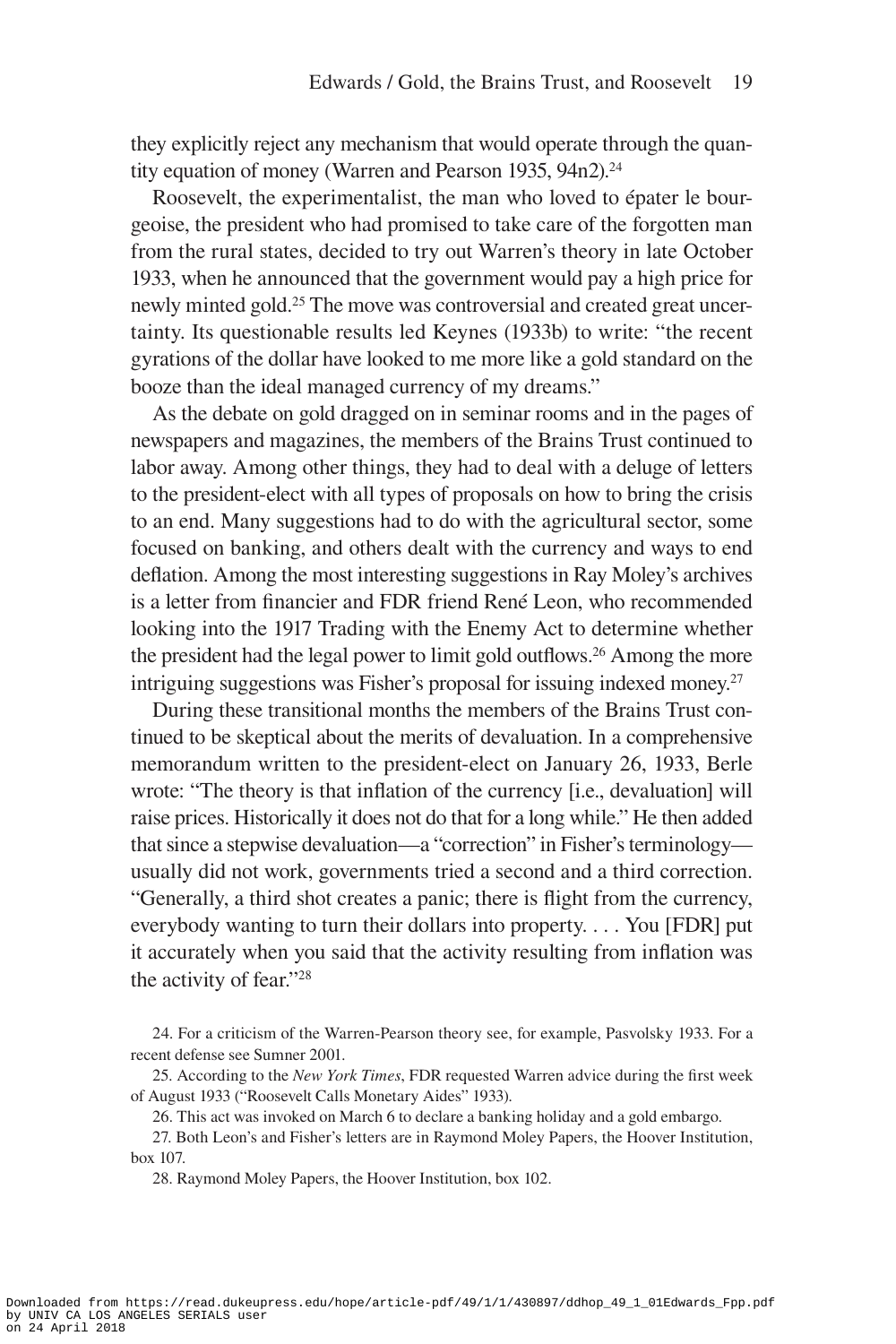#### 20 History of Political Economy 49:1 (2017)

A few days after the election, on November 17, 1932, FDR met with Professor H. Parker Willis, the monetary theorist from Columbia who, as noted, was a strong supporter of the gold standard. The conversation dealt with the international monetary system and the upcoming London Economic Conference. Two days later, Willis wrote to Senator Carter Glass, summarizing the meeting. His account captures, once again, the fact that the president-elect did not have a clear idea on what he wanted to do about gold or exchanges. Willis wrote: "The President-elect . . . discussed at some length various problems concerning international relations [term then used for global economics issues] . . . but he expressed very little definite opinion" (Namorato 1992, 368).

## The London Economic Conference

On November 13, barely five days after the election, FDR was informed by President Hoover that the United States was about to face a major international crisis. The intergovernmental debt moratorium in place since mid-1931 had expired in June. On November 10, the United Kingdom and France informed the US government that they were unable to make the payment scheduled for December 15 and requested an extension of the moratorium. In the weeks that followed the president and the presidentelect met two times, and their representatives began around-the-clock discussions on what to do. Hoover wanted to grant further debt relief. FDR, on the other hand, believed that debtors had to make the payments as scheduled. Behind these positions were deep disagreements on what US foreign policy ought to be. Hoover was an "internationalist," whereas FDR believed that his government had to give priority to domestic policies and get recovery going before any substantial initiative regarding debt was launched.

The intergovernmental debts problem was complicated by two additional issues moving in parallel: the United States and the European nations were working on disarmament, and the London Economic Conference had been convened to discuss policy coordination and the recovery. Hoover and the Europeans wanted all three issues—debts, disarmament, and economics—to be discussed jointly, and they argued that the conference should begin at the latest in April 1933. The president-elect and his team (in particular, the Brains Trust), on the other hand, believed that the three problems had to be approached separately and that the conference should take place much later.29 They didn't want to be distracted

29. Not everyone in FDR's circle agreed with these views. Norman Davis, for example, pushed for an early conference that would address a broad set of issues.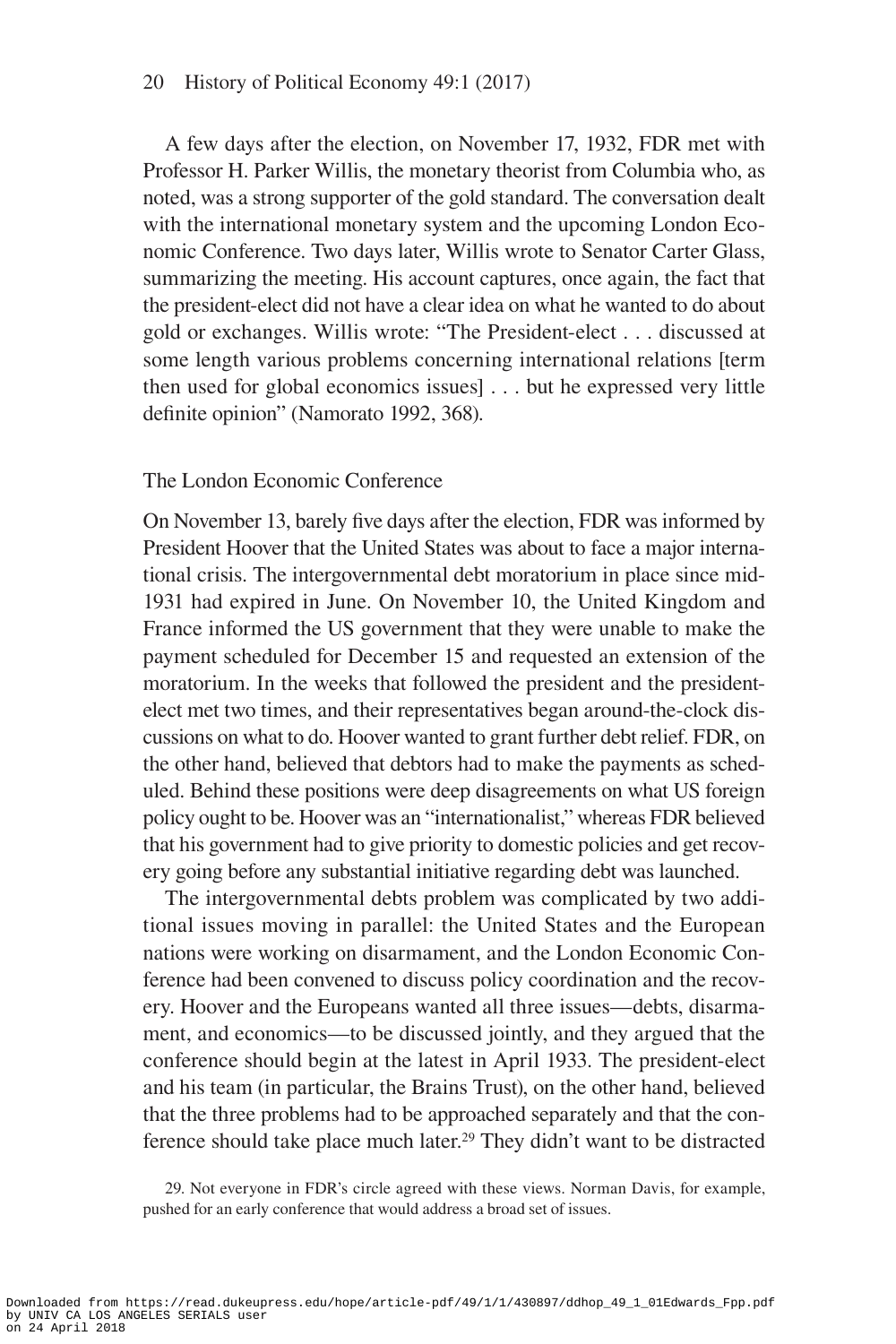with foreign affairs questions during the first few months of the administration, and they wanted time to understand the issues to be discussed at the conference, including the possible return of the United Kingdom to the gold standard and how to deal with the fact that France had been accumulating gold reserves rapidly.30 After long negotiations and much wrangling, FDR's views prevailed and the London Economic Conference was scheduled for June 1933.

## Stabilizing the Exchanges

As soon as a date for the London Economic Conference was set, FDR asked the members of the Brains Trust to work on it. Moley was in charge of coordinating a team that included US Treasury experts, banking advisers, some members of Congress, and officials from the Federal Reserve.<sup>31</sup> The request to work on the conference, which among other things meant meeting with foreign delegations, came in addition to other assignments, such as thinking about policies to provide immediate relief to debtors, especially in the agricultural sector, and helping the president-elect assemble his cabinet.

On January 13, 1933, Tugwell (quoted in Namorato 1992, 59) wrote in his diary that he had met Herbert Feis, a senior adviser to the Secretary of State, about the preparatory negotiations for the London conference: "He [Feis] said that things are going well. . . . This is contrary to press reports. . . . The press has it that the British reluctance about currency stabilization is hampering everything. It may be; but we, also, might meet them by going off gold, I suppose. It's worth considering at any rate." The keywords in this entry—"might," "I suppose," "worth considering"—capture, once again, the doubts Tugwell and his colleagues continued to have regarding the whole gold question.

Feis (1966, 13) was not particularly impressed by FDR's advisers: "My first talks with the assorted members of the Brain Trust [*sic*] . . . left me puzzled. Their knowledge of foreign affairs seemed to be slighter than their assurance." This view was quite generalized among those who worked on the preparations for the London Economic Conference.

<sup>30.</sup> The United Kingdom and a number of countries linked to sterling went off gold on September 21, 1931. Denmark, Norway, and Sweden followed on September 29; Finland on October 12; Canada on October 19; and Japan on December 13, 1931. Four Latin American countries went off gold before the United Kingdom: Argentina (December 1929), Brazil (October 1930), Mexico (January 1931), and El Salvador (October 1931).

<sup>31.</sup> Moley was the only person to accompany FDR to his first meeting with Hoover.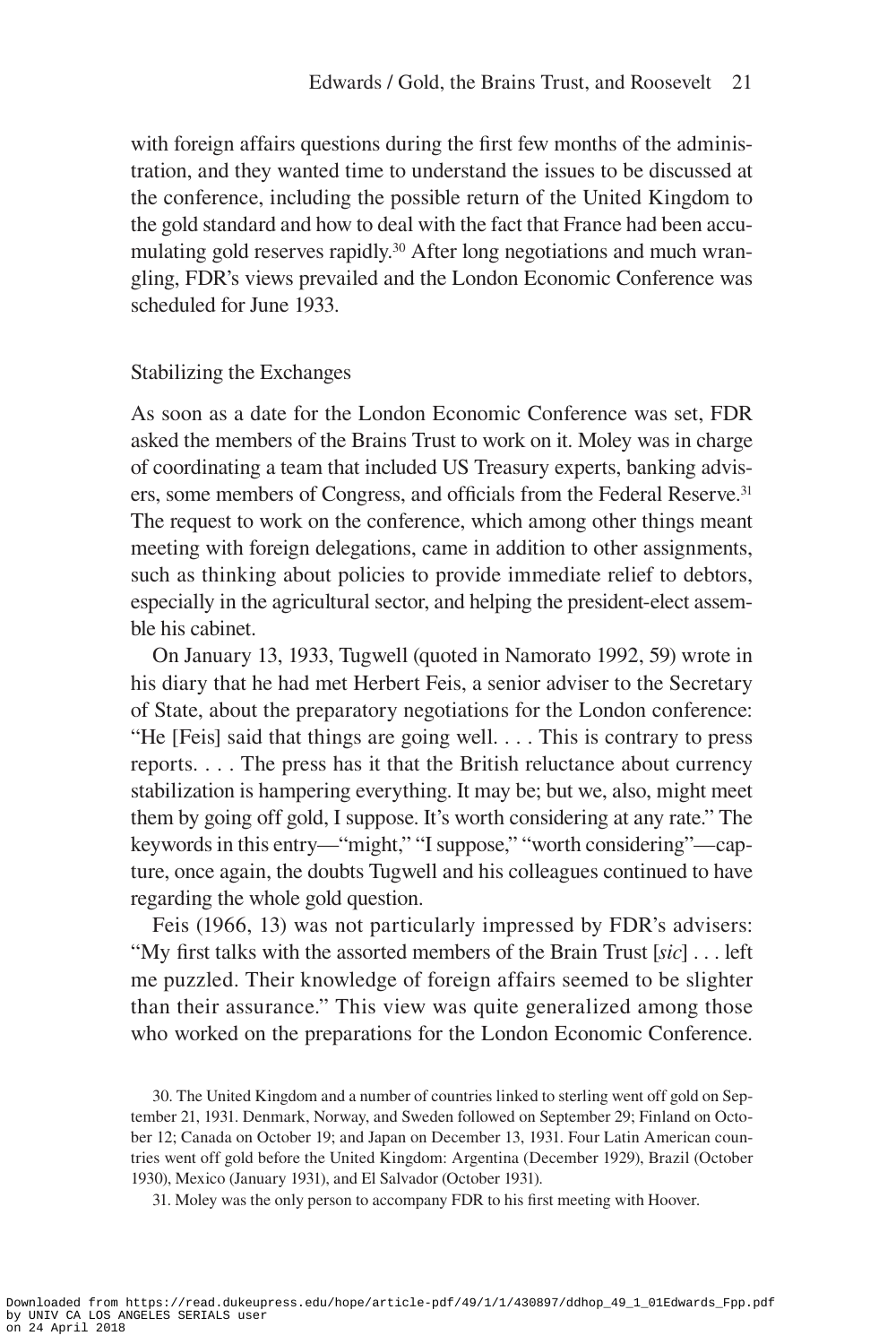Frederick Leith-Ross (1968, 165), a senior economic adviser to the British government and an expert on gold and finance who in early 1933 participated in the first phase of the negotiations, had this to say about the Brains Trust:

The President seemed to rely more on a coterie of personal advisers . . . than on his ministers. . . . These personal advisers were mostly professors and were locally known as the "Brains Trust." . . . The principal of the Brains Trust with whom I had to deal was Professor Moley, who had been a professor of Criminology at a girls' college.... [Moley] was free of prejudices and ready to appreciate arguments put to him but almost completely lacking in detailed knowledge of many of the questions that we discussed. . . . With him were Dr. Feis (who had attended the Preparatory Committee at Geneva), Mr. Tugwell and Mr. Taussig, all competent economists but with little experience in finance.32

Leith-Ross (1968, 166) went on to consign that more often than not his American counterparts didn't quite know what to think or what position to take regarding the gold standard: "I remarked at the time [April-May 1933] that they sometimes gave me a restful interlude by embarking on an economic controversy between themselves which made me wonder whether we were engaged on inter-governmental negotiations or attending a debating society."

One of the key issues to be addressed at the London Economic Conference was the "stabilization of the exchanges." The idea was to stabilize currency values for at least the duration of the conference, as a prelude for a possible return to the international gold standard. Because of the importance of Great Britain in the world economy, this discussion implied mostly—but not exclusively—at what rate to stabilize the pound sterling. Keynes's (1933a) proposal for the conference—contained in chapters 4 and 5 of *The Means to Prosperity*—was based on the idea that every country would adopt a "qualified gold standard" with fixed exchange rates, greater monetary flexibility, and the ability by central banks to facilitate massive "loan-expenditures."33

Almost everyone thought that stabilizing the pound was a step in the right direction, but at what rate? Between May 1925, when Britain returned to the gold standard, and September 1931, when it went off gold,

<sup>32.</sup> The "girl's college" quip refers to the fact that Moley's appointment was at Barnard College.

<sup>33.</sup> Keynes's plan for the conference evolved into his Bretton Woods plan. See Steil 2013.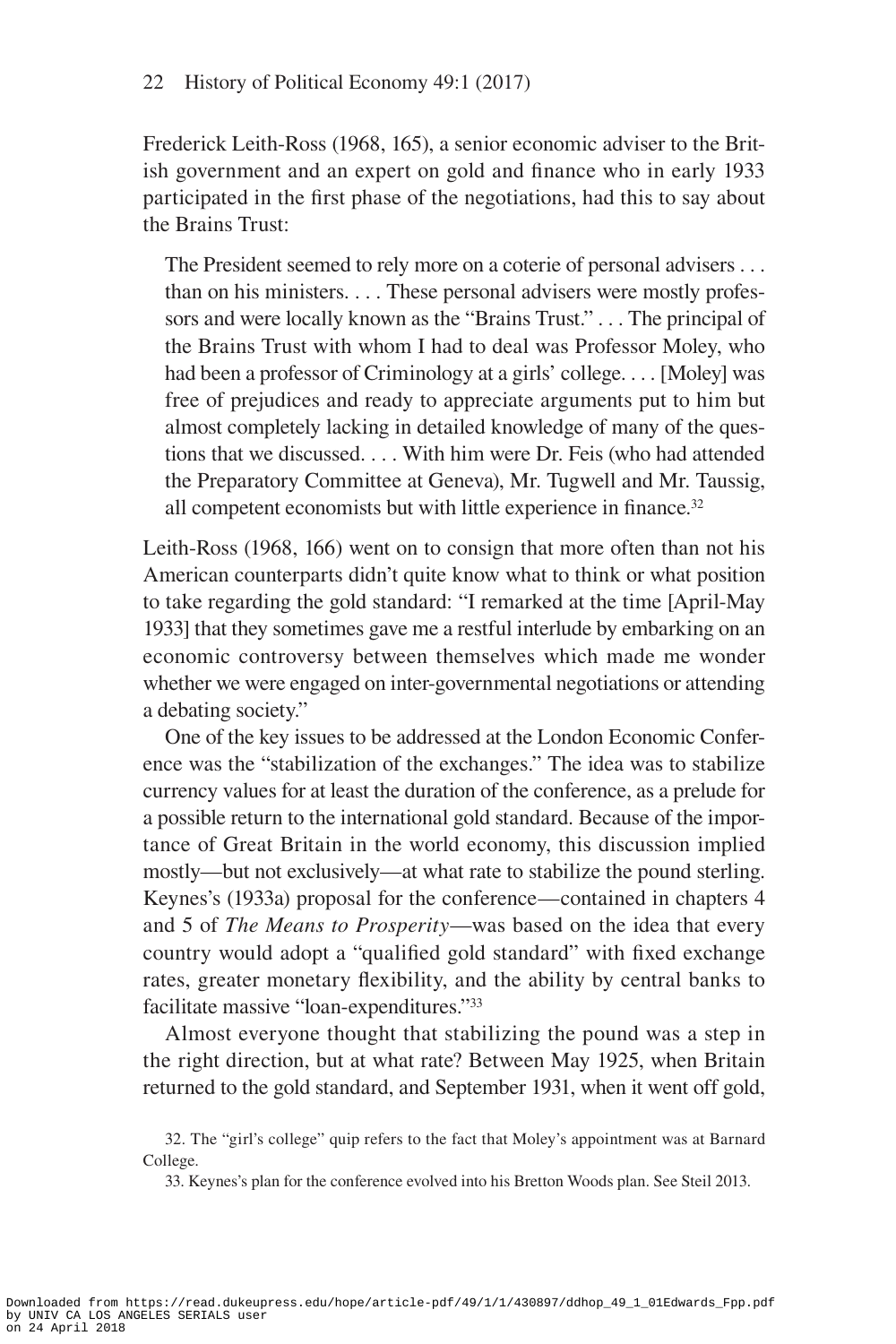sterling had been fixed at its historic level of 4.86 dollars per pound. In early February 1933, when negotiations on the London conference intensified, the market rate was \$3.40 per pound, implying a depreciation of sterling of 30 percent from par. This, according to the US negotiators, gave the sterling area countries an unfair competitive advantage in world markets. If stabilization were to occur, they argued, it had to be at a significantly stronger value for the British currency.

Moley believed that the stabilization of exchanges was important but that negotiations on this issue—and on the tariff, for that matter—should not distract the incoming administration from the need to get domestic recovery going. Moley (1966, 53) writes: "It seemed to me that . . . the stabilization of British and French currencies could not have much to do with the primary need for recovery in the United States. Further, coming to terms on these issues would take months, while the restoration of public confidence by vigorous domestic measures would produce results at home almost immediately."

The British did not quite know at what rate to stabilize sterling. Leith-Ross (1968, 168) writes in his memoirs: "While we did not question the desirability of the eventual return to a stabilized exchange rate, we felt that more experience was needed before we could decide what precise rate we would be able to maintain." During the months to come, at what level to stabilize the exchanges continued to be a dominant issue. At some point in early April, Professor Oliver Sprague, a treasury adviser who had been FDR's economics teacher at Harvard and a former consultant at the Bank of England, suggested stabilizing it at \$3.65; a few days later Moley talked of \$3.85.34 And in early June, Leith-Ross (1968, 168) pointed out that recent fluctuations in the currency market made the decision very difficult: "Sterling which not long ago had been worth less than \$3.20 was now fetching over \$5.20."

There are no discussions in the Brains Trust diaries, correspondence, or memoirs on whether, in late 1932, the dollar was technically overvalued and, if so, by how much. This is surprising for at least two reasons: First, addressing that question was key to decide whether devaluation was required. Second, by the late 1920s overvaluation analyses based on purchasing power parity calculations had become quite common. For instance, the method had been used by Cassel (1922) and Keynes (1924) when looking at the interwar situation in Europe. The absence of these calculations—or, for that matter, of any discussion on the subject of overvaluation—further suggests

34. See Raymond Moley's diary as transcribed by his secretary Celeste Jedel. Raymond Moley Papers, the Hoover Institution, box 1.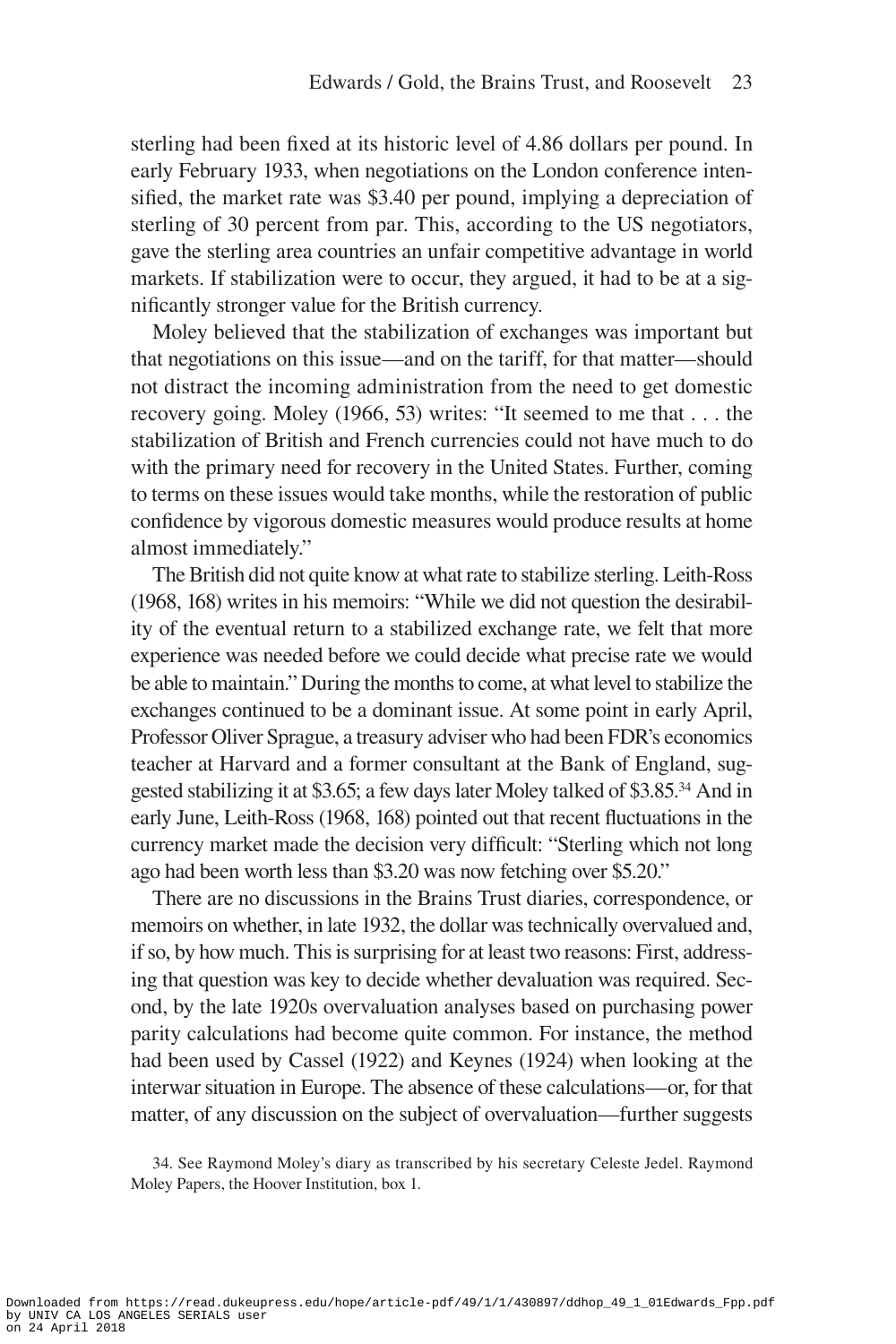that there was no premeditated plan to take the United States off gold during the first few weeks of the new administration.

In the mid-1930s and after the devaluation of the dollar, a number of economists embarked on detailed analyses of whether different currencies were close to their long-run "equilibrium" or if they were misaligned (over- or undervalued). In early 1935, Harry Dexter White wrote a memorandum at the Treasury, where he argued that the dollar was 3 percent undervalued; according to his calculations the pound sterling was undervalued by 19 percent, whereas the German mark was overvalued by 27 percent.35 In 1936, and after a long and detailed study, S. E. Harris (1936, 20) concluded: "It is clear from the large inflow of gold into the United States in the years 1934–1935 that the dollar is undervalued."

No One Knew where FDR Stood

During the 1932 campaign, the general sentiment among the population had been that, in spite of its shortcomings, the gold standard was the best system the United States could have. However, as the inauguration approached and the Depression deepened, sentiments began to change. Moley (1966, 134) characterized the situation in the weeks before the inauguration as follows: "[A] source of trouble in [early] 1933 was the growing talk in Congress, in the press and in semi-private talk that the gold value of the dollar would be reduced. For the first time in history, talk of a cheaper dollar was not the monopoly of populistic farmers. . . . This time it came from urban politicians, college professors and even some of the more prominent businessmen."

Instability was also fueled by some of the incoming members of the cabinet. For instance, on January 31, Henry Wallace, just appointed as the next secretary of agriculture, said: "The smart thing to do would be to go off the gold standard a little further than England has" (Hoover 1952, 200). In an effort to straighten things up, George L. Harrison, the president of the New York Federal Reserve Bank, contributed to the unease. On January 31, he issued a statement stating that devaluation would not solve the deflation and would create serious dislocations (cited in Hoover 1952, 200). This uncertainty, plus the perilous state of banks of all sizes and from all over the nation, resulted in increasing withdrawals of gold. It was not only big financiers and speculators but also run-of-the-mill

<sup>35. &</sup>quot;Recovery Program: The International Monetary Aspect," Harry Dexter White Papers, Princeton University Library Archives, box 13, folder 13, MS 104.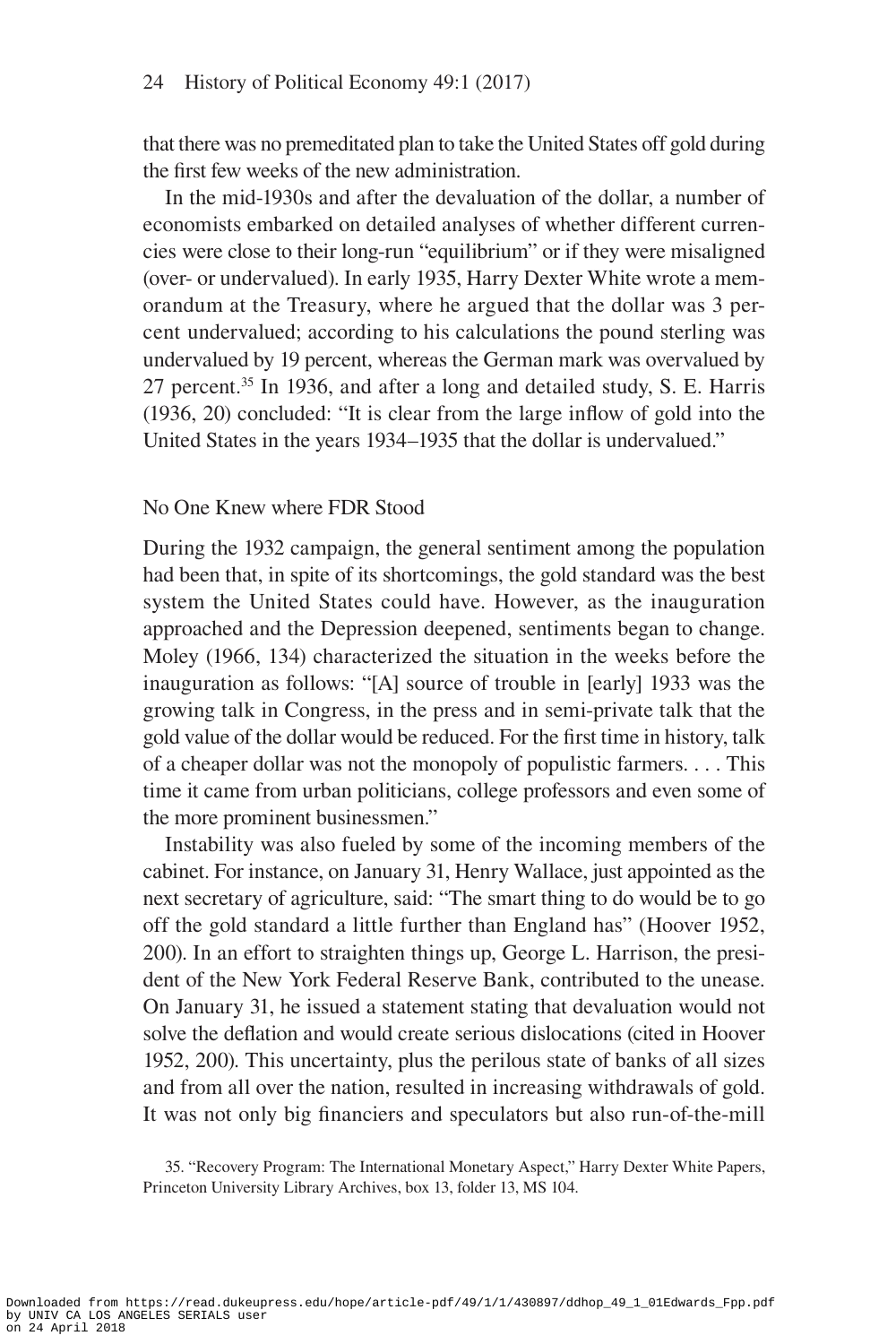middle-class families who were concerned about the future and their savings. In addition, foreign central banks and investors withdrew large amounts of bullion during the early weeks of 1933 (Wigmore 1987).

In the middle of this upheaval FDR did not appear to have a strong view on what to do or how to handle the situation. If anyone would know this, it was Moley, who saw Roosevelt for several hours every day. According to him (1966, 135), "in the midst of all the talk of 'reflation' by dollar manipulation, no one knew where the President-elect stood."

During the first week of January 1933, FDR met with an emissary from William Randolph Hearst, a strong supporter of abandoning the gold standard and devaluing the dollar. According to Schlesinger, the presidentelect made no commitment regarding devaluation; for him it continued to be one among many options. FDR said: "If the fall in the price of commodities cannot be checked, we may be forced to an inflation of our currency. This may take the form of using silver as a base, or decreasing the amount of gold in the dollar. I have not decided how inflation can be best and most safely accomplished" (Schlesinger 1957, 453).

## Who Advised Roosevelt?

If the members of the Brains Trust did not participate actively in the decision to abandon the gold standard, did any other economist—or economists—advise Roosevelt to this effect? As already noted, Roosevelt did not see much of Fisher during 1932 or the early months of 1933. This leaves open the question of the possible role of George F. Warren during the presidential campaign and the transition.<sup>36</sup> Once again Moley (1966, 304; see also Moley 1939, 161), the only person who met with FDR almost daily during the interregnum and the first six months of his presidency, provides an informed perspective:

A great deal has been written and said about Roosevelt's belief at that time [March-April 1933] in the idea of Professor George F. Warren of Cornell, that prices could be regulated from time to time by changes in the value of gold. I heard nothing from Roosevelt about the Warren theory in those days in the spring, but later, in August, he began to toy with the idea of using it to raise prices, which had lagged in midsummer after the early rise.

36. As noted, Rauchway (2015) argues that FDR was influenced by Warren from the early days of his governorship. However, this is not consistent with the White House visitors' log. See Edwards 2015 for a different view.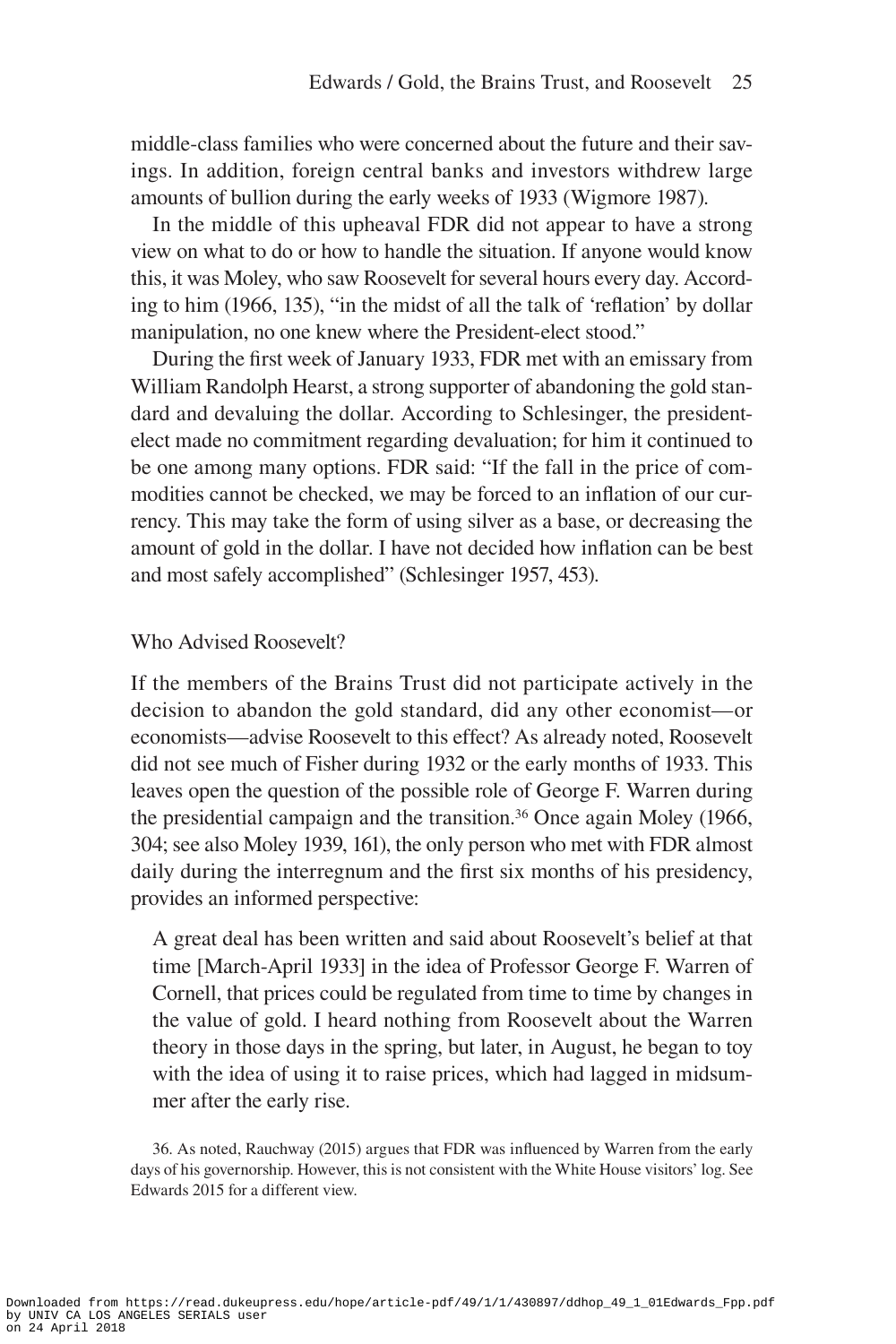This assertion is confirmed from an analysis of the White House visitors' log. Warren did not meet with President Roosevelt one-on-one until July 24, 1933, when they had a brief meeting. They met again (twice) on August 8. Warren and FDR met twenty-one times between July 1933 and January 1934, a period when, as noted, the Cornell professor exercised a tremendous influence on the president's thinking about gold and the dollar and was able to convince him to put in place the "gold buying program."37 The same source shows that during the first half of the year the president did not meet with Professor James Harvey Rogers, who, with Warren, was very influential on monetary issues during the second half of 1933. Their first conference was on July 12. FDR's uncle, the banker Frederic Delano, also attended that meeting.

## **Concluding Remarks**

On Inauguration Day, the Brains Trust was effectively disbanded. Moley became assistant secretary of state, and for a few months he continued to be FDR's confidant. He would meet with the president almost every morning, while FDR was still in bed. Tugwell became assistant secretary in the Department of Agriculture and immediately immersed himself in efforts to pass the Agricultural Adjustment Act with its controversial crops allotment provision. Berle decided to stay in New York and practice law. He would occasionally write to FDR, and they would sometimes meet for a chat, but during the First New Deal, Berle had no government obligations.

The main conclusion of this article is that President Roosevelt did not take the United States off the gold standard because he was convinced that this was the best course of action or because he had a comprehensive and detailed plan on what to do in the international arena. FDR took the United States off gold because he ran out of options; he had almost no alternative. What is interesting is that he did run out of options so quickly: the final banking crisis exploded only days before he took over, and the Senate's decision to go for inflationary policies, including the possible monetization of silver and issuing \$3 billion in treasury greenbacks, gathered tremendous force in early April with the so-called Thomas Amend-

37. According to Warren's diary, he saw FDR briefly on March 4, when Roosevelt read the proclamation. During that meeting a number of people—including FDR's son James and Moley—were present. Interestingly, in the diary Moley does not acknowledge Warren's presence. Roosevelt saw Warren again on April 12, when he visited the White House with a delegation from the Committee for the Nation. Warren's diary entries for this period are in George F. Warren Papers, Division of Rare and Manuscript Collections, Carl A. Kroch Library, Cornell University, box 28, folders 17 and 18.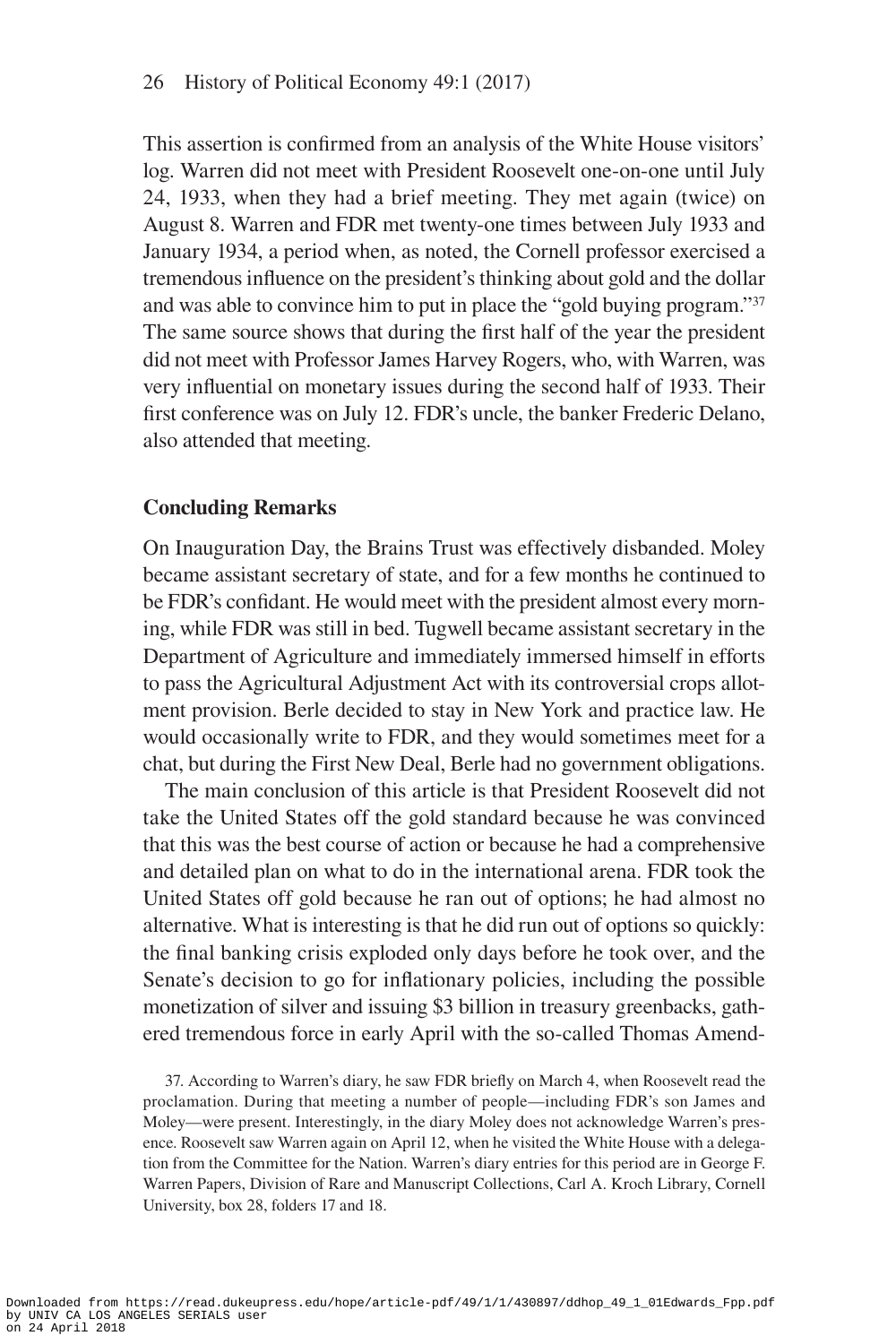ment. The banking crisis forced FDR to put in place the gold embargo on March 6, and the Senate actions forced him to consider devaluation as a key option. Given the circumstances, one may argue that he never had a fighting chance for maintaining the country on the gold standard.<sup>38</sup>

What is remarkable from today's perspective is that the program to abandon the gold standard and devalue the dollar was undertaken with, basically, no input from professional economists. As noted, during the campaign he met once with Fisher; after the election he had a conversation with Rogers and Willis, but none of these meetings was a profound strategy session. Occasionally FDR would talk to the top echelon of the Federal Reserve System—Eugene Meyer, Eugene Black, Adolph Miller, and George Harrison—but once again there was no detailed plan discussed in these meetings. The fact of the matter is that there was no team of economists assigned to analyzing the "gold problem" and coming up with concrete and detailed policy suggestions. The absence of able and qualified advisers was noted by Lippmann after FDR stunned the London Economic Conference with his "bombshell" letter, where he stated that the United States was not interested in stabilizing exchanges at the global level. In a dispatch from London dated July 4, 1933, Lippmann (1933, emphasis added) wrote: "Mr. Roosevelt cannot have understood how completely unequipped are his representatives . . . to deal with the kind of project he has in mind. For one thing, they do not know what is in his mind. For another, *there is not among them a single man who understands monetary questions sufficiently to debate them*."

FDR's personality had a lot to do with the absence of qualified advisers. He did not like to be told what was right or wrong; he liked even less to be told what to do. And although his formal training in economics was quite basic, he thought that he knew better. As Tugwell (1968, 160) put it, FDR "had learned not to take intellectuals too seriously."

But there is another side to the story. In order to work as advisers, economists have to be interested in applied work and in policy issues. At the time, however, very few academics thought that they should be engaged in practical matters. They lived in an ivory tower, and they liked it. In 1966, more than thirty years after the United States had abandoned the gold standard, Berle (1973, 79) wrote to Moley and commented on their work for Roosevelt during that magical year when, jointly with Tugwell, they were known as the Brains Trust: "At that time academic economists did not soil their hands with practical questions. Application of their science is almost entirely a post-New Deal phenomenon."

<sup>38.</sup> For details, see Gregory 1934.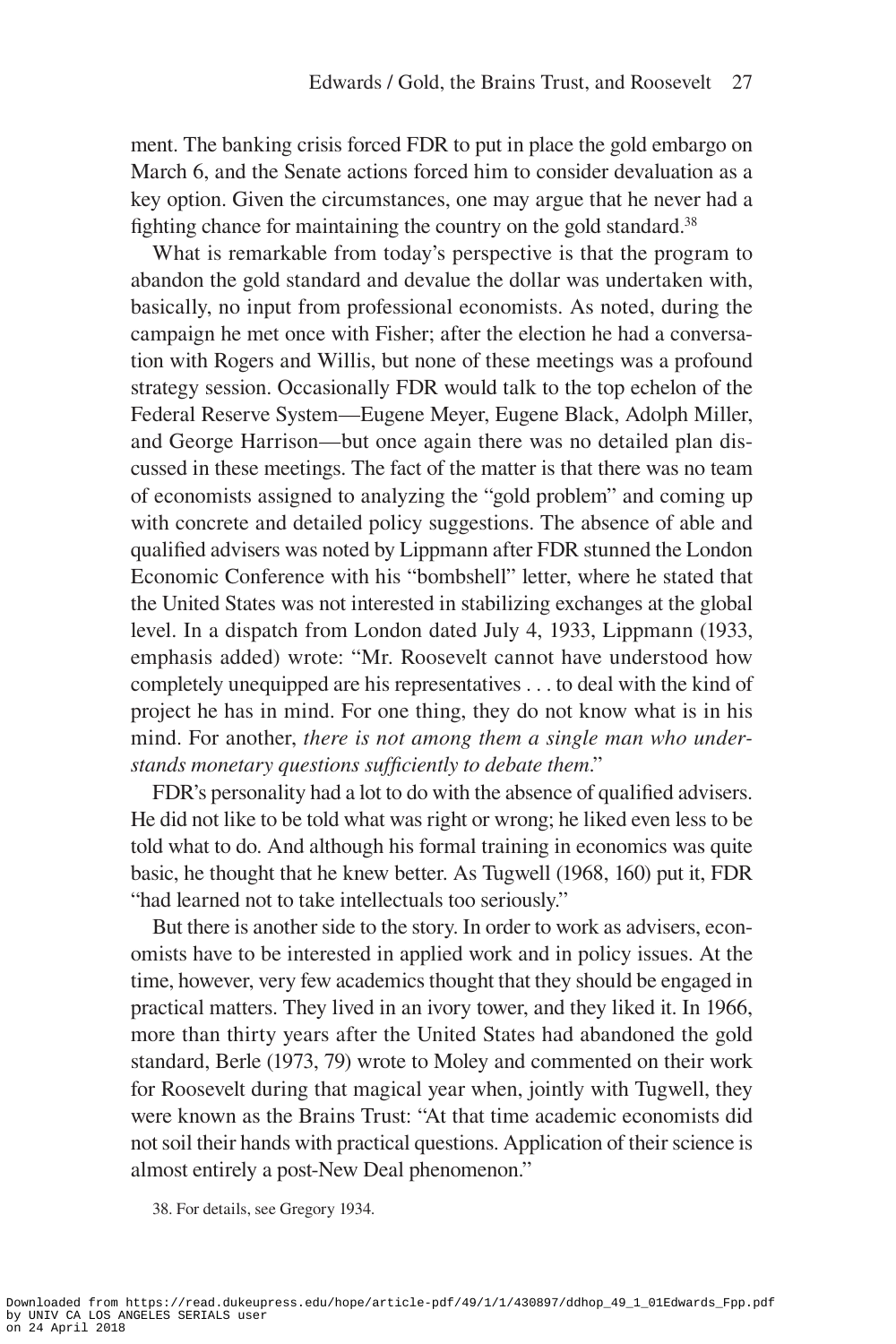## **References**

- Barber, W. J. 1996. *Designs within Disorder: Franklin D. Roosevelt, the Economists, and the Shaping of American Economic Policy*. Cambridge: Cambridge University Press.
- Berle, Jr., A. A. 1973. *Navigating the Rapids 1918–1971: From the Papers of Adolf A. Berle*. New York: Harcourt.
- Berle, Jr., A. A., and G. C. Means. 1932. *The Modern Corporation and Private Property*. New York: Macmillan.
- Bernanke B. 2000. *Essays on the Great Depression*. Princeton, N.J.: Princeton University Press.
- Bernanke, B., and H. James. 1991. "The Gold Standard, Deflation, and Financial Crisis in the Great Depression: An International Comparison." In *Financial Markets and Financial Crises*, edited by R. Glenn Hubbard, 33–68. Chicago: University of Chicago Press.
- Bordo, M. D., E. U. Choudhri, and A. J. Schwartz. 2002. "Was Expansionary Monetary Policy Feasible during the Great Contraction? An Examination of the Gold Standard Constraint." *Explorations in Economic History* 39 (1): 1–28.
- Bordo, M. D., and F. E. Kydland. 1995. "The Gold Standard as a Rule: An Essay in Exploration." *Explorations in Economic History* 32 (4): 423–64.
- Calomiris, C., and D. Wheelock. 1998. "Was the Great Depression a Watershed for American Monetary Policy?" In *The Defining Moment: The Great Depression and the American Economy in the Twentieth Century*, edited by Michael D. Bordo, Claudia Goldin, and Eugene N. White, 23–66. Chicago: University of Chicago Press.
- Cassel, G. 1922. *Money and Foreign Exchange after 1914*. London: Constable.
- Edwards, S. 2015. "Academics as Economic Advisers: Gold, the 'Brains Trust,' and FDR." National Bureau of Economic Research, Working Paper 21380.
- Edwards, S., F. A. Longstaff, and A. García-Marín. 2015. "The US Debt Restructuring of 1933: Consequences and Lessons." National Bureau of Economic Research, no. w21694.
- Eichengreen, B. 1992. *Golden Fetters: The Gold Standard and the Great Depression, 1919–1939*. New York: Oxford University Press.
- Eichengreen, B., and J. Sachs. 1985. "Exchange Rates and Economic Recovery in the 1930s." *Journal of Economic History* 45 (4): 925–46.
- Feis, H. 1966. *Characters in Crisis*. Boston: Little, Brown, and Company.
- Fisher, I. 1912. *The Purchasing Power of Money*. New York: Macmillan.
- ———. 1913. "A Compensated Dollar." *Quarterly Journal of Economics* 27 (2): 213–35.
- ———. 1920. *Stabilizing the Dollar: A Plan to Stabilize the General Price Level without Fixing Individual Prices*. New York: Macmillan.
- ———. 1928. *The Money Illusion*. New York: Adelphi.
- ———. 1932. *Booms and Depressions: Some First Principles*. New York: Adelphi.
- Friedman, M., and A. J. Schwartz. 1963. *A Monetary History of the United States, 1867–1960*. Princeton, N.J.: Princeton University Press.
- Fusfield, D. R. 1956. *The Economic Thought of Franklin D. Roosevelt and the Origins of the New Deal*. New York: Columbia University Press.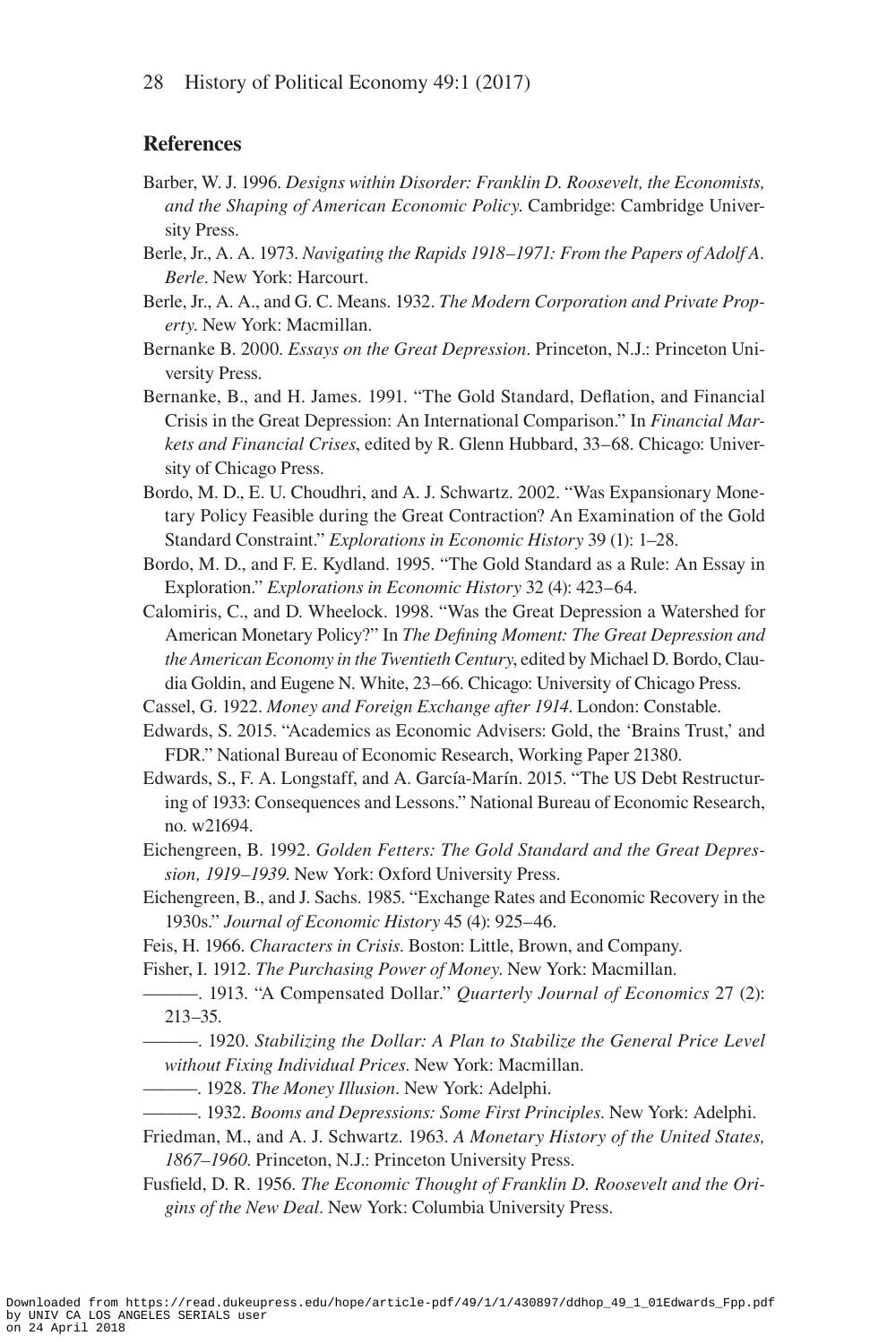- Glass, Carter. 1932. "Text of Senator Glass's Address on the Administration's Financial Policies." *New York Times*, November 2.
- Gregory, T. E. 1934. "Twelve Months of American Dollar Policy." *Economica* 1 (2): 121–46.
- Harris, S. E. 1936. *Exchange Depreciation: Its Theory and Its History, 1931–1935, with Some Consideration of Related Domestic Policies*. Cambridge, Mass.: Harvard University Press.
- Hoover, H. 1952. *The Memoirs of Herbert Hoover: The Great Depression*. New York: Macmillan.
- Irwin, D. A. 2012. "Gold Sterilization and the Recession of 1937–1938." *Financial History Review* 19 (3): 249–67.

Kemmerer, E. W. 1944. *Gold and the Gold Standard: The Story of Gold Money, Past, Present, and Future*. New York: Ludwig von Mises Institute.

Keynes, J. M. 1924. *A Tract on Monetary Reform*. London: Macmillan.

- ———. 1933a. *The Means to Prosperity*. London: Macmillan.
- ———. 1933b. "An Open Letter to President Roosevelt." *New York Times*, December 31.
- Leith-Ross, F. 1968. *Money Talks: Fifty Years of International Finance: The Autobiography of Sir Frederick Leith-Ross*. London: Hutchinson.
- Lindley, E. K. 1931. *Franklin D. Roosevelt: A Career in Progressive Democracy*. Indianapolis, Ind.: Bobbs-Merrill.
- Lindley, E. K. 1933. *Roosevelt's Revolution, First Phase*. New York: Viking.
- Lippman, W. 1932. *Interpretations*. New York: Macmillan.
- ———. 1933. "The Conference Should Adjourn." *New York Herald Tribune*, July 4.
- Meltzer, A. H. 2003. *A History of the Federal Reserve, Volume 1: 1913–1951*. Chicago: University of Chicago Press.
- Moley, R. Raymond Moley Papers, Hoover Institution Archives.

———. 1939. *After Seven Years*. New York: Harper.

- ———. 1966. *The First New Deal*. New York: Harcourt.
- Moore, James R. 1974. "Sources of New Deal Economic Policy: The International Dimension." *Journal of American History* 61 (3): 728–44.
- Morgenthau Jr., H. "Farm Credit Diary." The Morgenthau Papers, Roosevelt Presidential Library. www.fdrlibrary.marist.edu/\_resources/images/morg/md00.pdf.
- Mundell, R. A. 2000. "A Reconsideration of the Twentieth Century." *American Economic Review* 90 (2): 327–40.
- Namorato, M. V., ed. 1992. *The Diary of Rexford G. Tugwell: The New Deal, 1932– 1935*. New York: Greenwood.

Pasvolsky, L. 1933. *Current Monetary Issues*. Washington, D.C.: Brookings Institution.

Patinkin, D. 1993. "Irving Fisher and His Compensated Dollar Plan." *Federal Reserve Bank of Richmond Economic Quarterly* 79 (3): 1–34.

Rauchway, E. 2015. *The Money Makers*. New York: Basic Books.

Rogers, J. H. 1931. *America Weighs Her Gold*. New Haven, Conn.: Yale University Press. ———. 1932. "Memorandum for Governor Franklin D. Roosevelt Relating to Subjects Discussed in Conversation of November 17, 1932." James Harvey Rogers Papers, Manuscripts and Archives, Yale University Library, box 3, folder 13, MS 421.